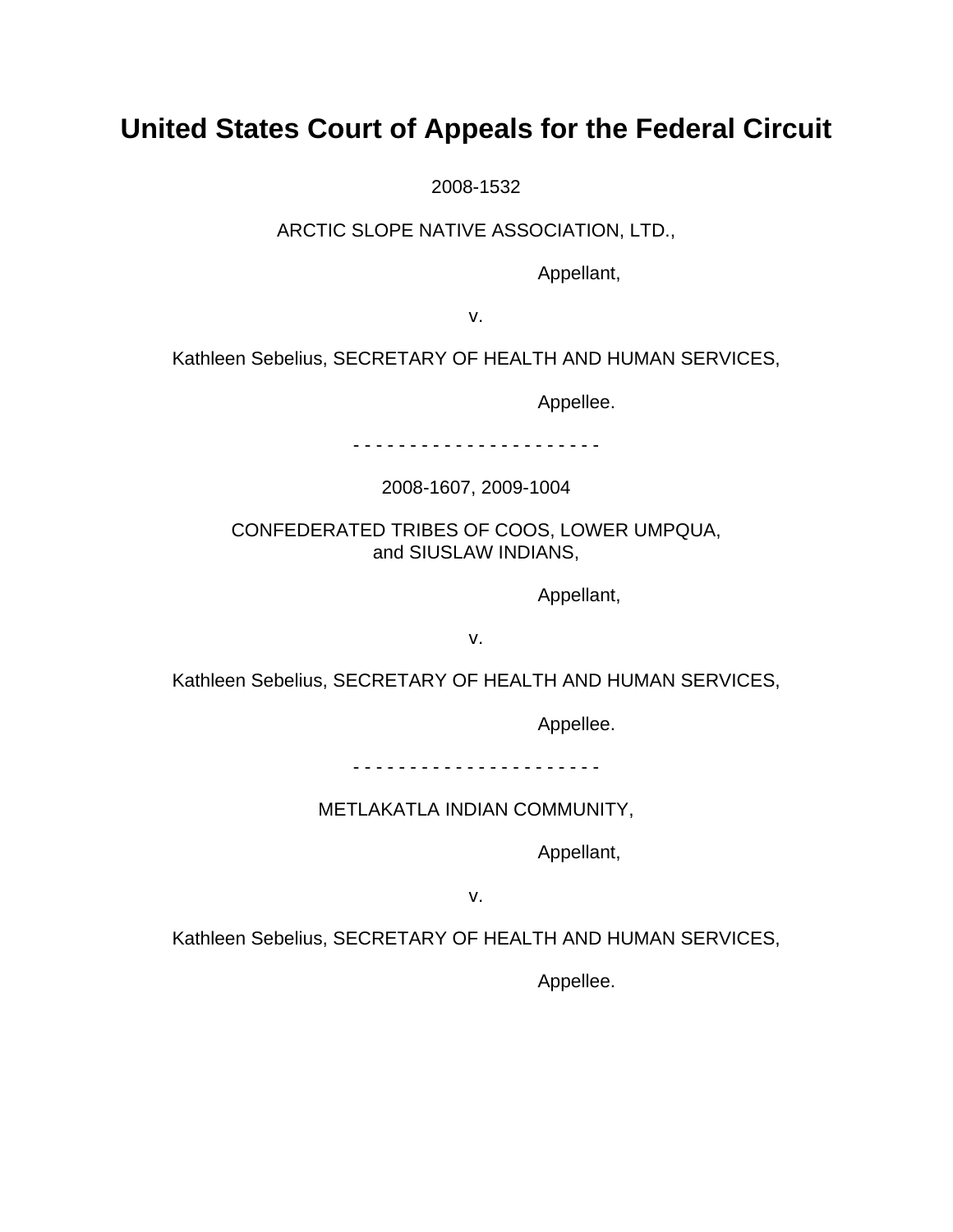Lloyd B. Miller, Sonosky, Chambers, Sachse, Miller & Munson, LLP, of Anchorage, Alaska, argued for appellant in 2008-1532. With him on the brief were Hilary V. Martin; and Donald J. Simon and Arthur Lazarus, Jr., of Washington, DC.

Geoffrey D. Strommer, Hobbs, Straus, Dean & Walker, LLP, of Portland, Oregon, argued for all appellants in 2008-1607, 2009-1004. With him on the brief were Stephen D. Osborne; and Marsha K. Schmidt, of Washington, DC.

Robert E. Chandler, Trial Attorney, Commercial Litigation Branch, Civil Division, United States Department of Justice, of Washington, DC, argued for appellee. With him on the brief were Michael F. Hertz, Acting Assistant Attorney General, Jeanne E. Davidson, Director, and Donald E. Kinner, Assistant Director. Of counsel on the brief for 2008-1607, 2009-1004 were Jay Furtick, Assistant Regional Counsel, and Melissa Jamison, Senior Attorney, Office of the General Counsel, United States Department of Health and Human Services, of Washington, DC.

Michael P. Gross, M.P. Gross Law Firm, P.C., of Santa Fe, New Mexico, for amicus curiae National Congress of American Indians. Of counsel on the brief was Daniel H. MacMeekin, of Washington, DC.

Appealed from: Civilian Board of Contract Appeals

Administrative Judge Candida S. Steel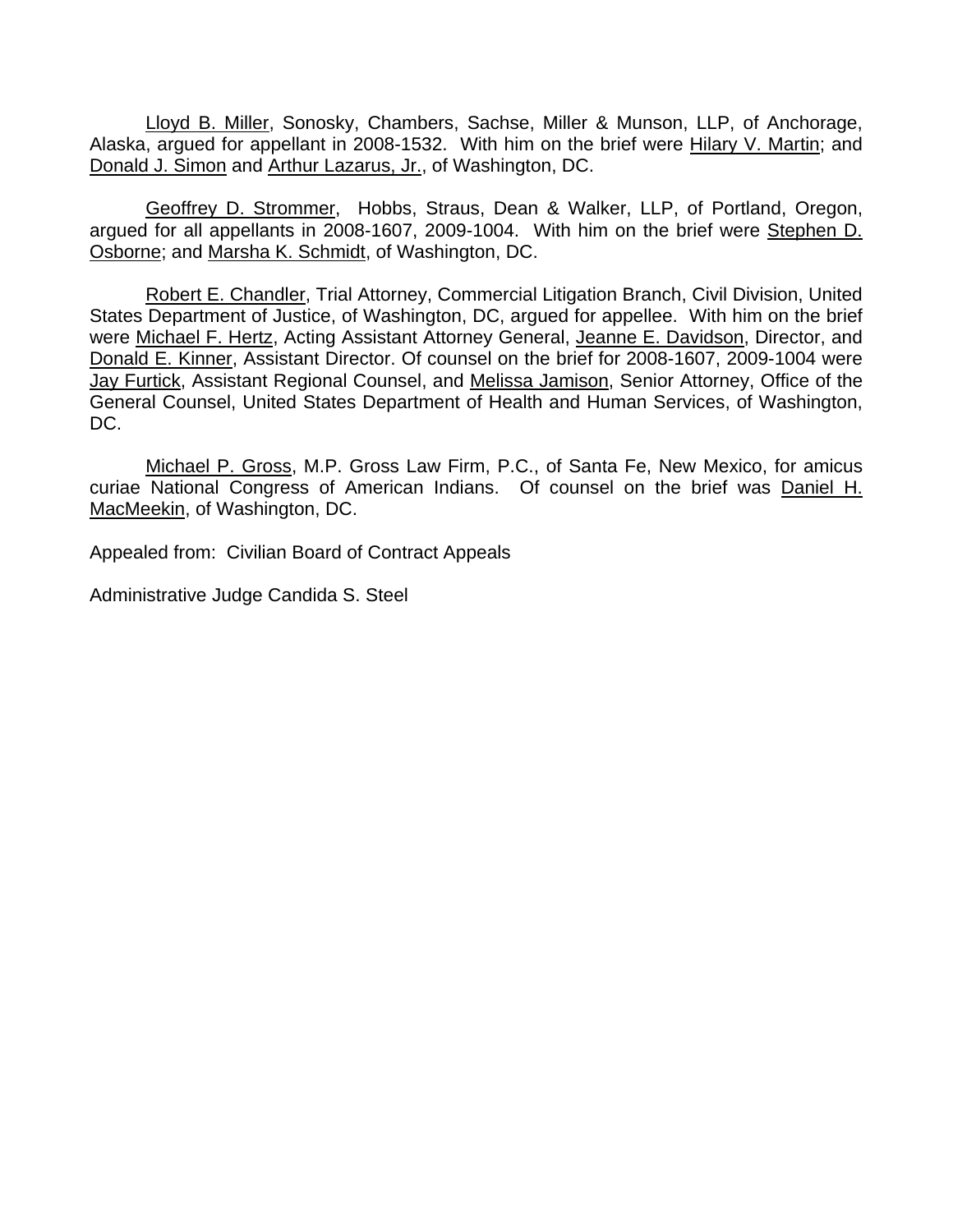# **United States Court of Appeals for the Federal Circuit**

2008-1532

## ARCTIC SLOPE NATIVE ASSOCIATION, LTD.,

Appellant,

v.

Kathleen Sebelius, SECRETARY OF HEALTH AND HUMAN SERVICES,

Appellee.

Appeal from the Civilian Board of Contract Appeals in case nos. 190-ISDA and 289- ISDA through 293-ISDA, Administrative Judge Candida S. Steel.

---------------------------------------------------------------------------------

2008-1607, 2009-1004

CONFEDERATED TRIBES OF COOS, LOWER UMPQUA, and SIUSLAW INDIANS,

Appellant,

v.

Kathleen Sebelius, SECRETARY OF HEALTH AND HUMAN SERVICES,

Appellee.

------------------------------------------------

METLAKATLA INDIAN COMMUNITY

Appellant,

v.

Kathleen Sebelius, SECRETARY OF HEALTH AND HUMAN SERVICES,

Appellee.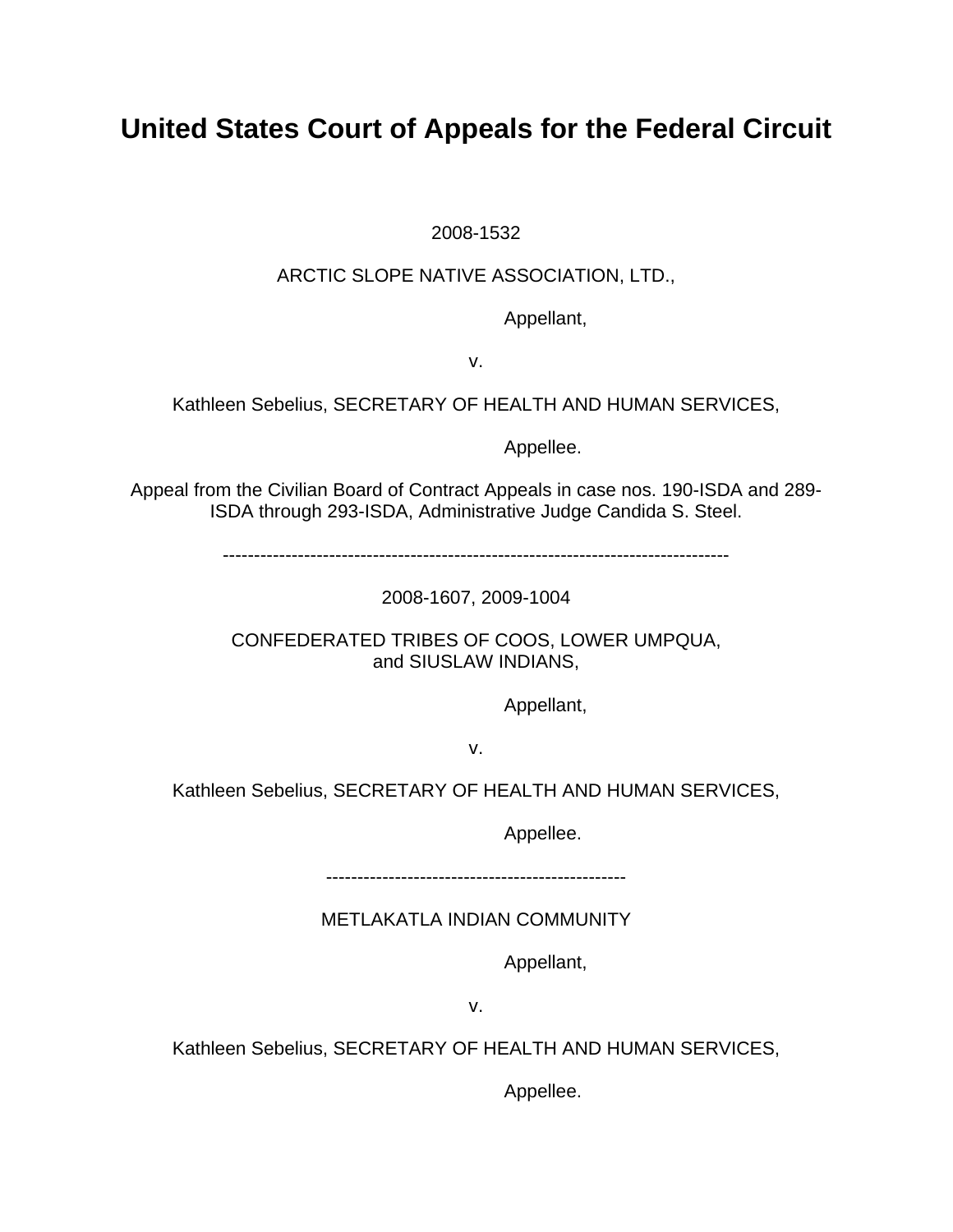Appeals from the Civilian Board of Contract Appeals in case nos. 235-ISDA, 236-ISDA, 280-ISDA, and 281-ISDA, Administrative Judge Candida S. Steel.

\_\_\_\_\_\_\_\_\_\_\_\_\_\_\_\_\_\_\_\_\_\_\_\_\_\_\_

DECIDED: September 29, 2009 \_\_\_\_\_\_\_\_\_\_\_\_\_\_\_\_\_\_\_\_\_\_\_\_\_\_\_

Before MAYER, LOURIE, and BRYSON, Circuit Judges.

#### BRYSON, Circuit Judge.

 The appellants in these three appeals are Indian tribes and tribal organizations that provide health care services to their members under contracts with the Indian Health Service ("IHS"). The contracts were entered into pursuant to the Indian Self-Determination and Education Assistance Act ("ISDA"), 25 U.S.C. §§ 450-450n. The Civilian Board of Contract Appeals dismissed several of the appellants' contract claims against the IHS on the ground that the appellants had failed to present those claims to a contracting officer within six years after the claims accrued, as required by section 605(a) the Contract Disputes Act ("CDA"), 41 U.S.C. § 605(a).

Before the Board of Contract Appeals, the appellants argued that the CDA's sixyear presentment period was tolled on either of two grounds. First, they argued that the statutory presentment period was subject to equitable tolling. Second, they argued that the period was legally tolled by the pendency of two class action lawsuits in which they were putative class members. The Board rejected both arguments. It held that the CDA's presentment period is a jurisdictional requirement that is not subject to tolling, either equitable or legal. We hold that the six-year presentment period is subject to equitable tolling, but not class action tolling; we remand to the Board to determine whether this case satisfies the requirements of the equitable tolling doctrine.

### 2008-1532,-1607, 2009-1004 2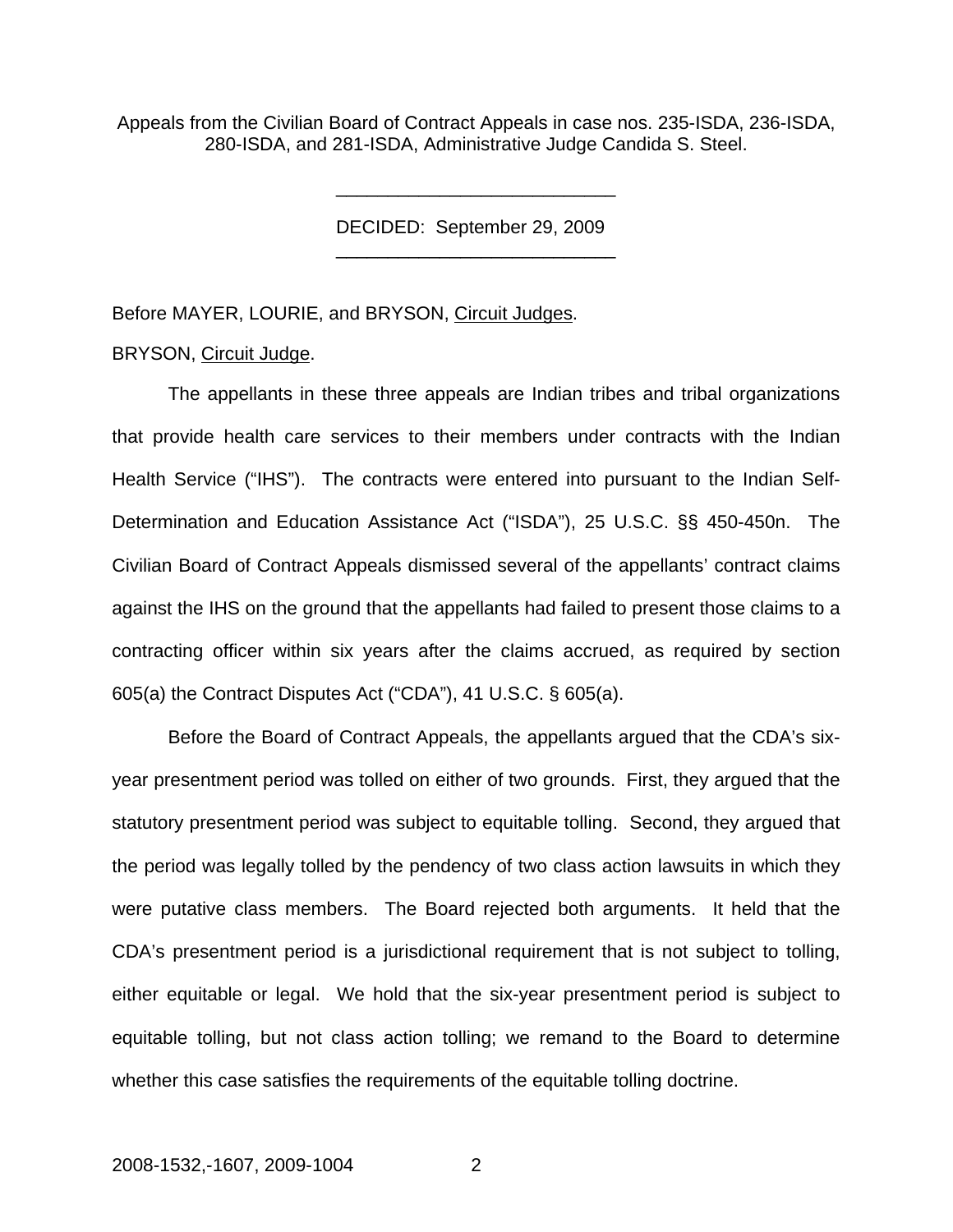The ISDA was enacted in 1975 to promote tribal autonomy by permitting Indian tribes to manage federally funded services that were previously administered by the federal government. See 25 U.S.C § 450a; Cherokee Nation of Okla. v. Leavitt, 543 U.S. 631, 634 (2005). Transfers of federal programs to tribal control under the ISDA are accomplished through "self-determination contracts" under which a tribe agrees to take over administration of a federal program such as an IHS hospital or clinic. 25 U.S.C. § 450f(a). The government is required to provide self-determination contractors with the same amount of funding that would have been appropriated for the tribal programs if the government had continued to operate the programs directly.  $\underline{Id.}$  § 450 $i$ -1(a)(1).

As originally enacted, the ISDA did not require the government to pay the administrative costs that the tribes incurred to operate the programs. In many cases, contractors were forced to absorb those costs, thereby reducing the funds available for the tribes to provide direct services to their members. See Thompson v. Cherokee Nation of Okla., 334 F.3d 1075, 1080 (Fed. Cir. 2003); S. Rep. No. 100-274, at 8-9 (1987). To remedy that problem, Congress amended the ISDA in 1988 to require the federal government to provide funds to pay the administrative expenses of covered programs. Those expenses included "contract support costs," defined in the statute as costs that a federal agency would not have directly incurred, but that tribal organizations acting as contractors reasonably incur in managing the programs. 25 U.S.C. § 450j- $1(a)(2)$ .

The 1988 amendments to the ISDA made the Contract Disputes Act applicable to disputes concerning self-determination contracts. 25 U.S.C. § 450m-1(d). As a result,

I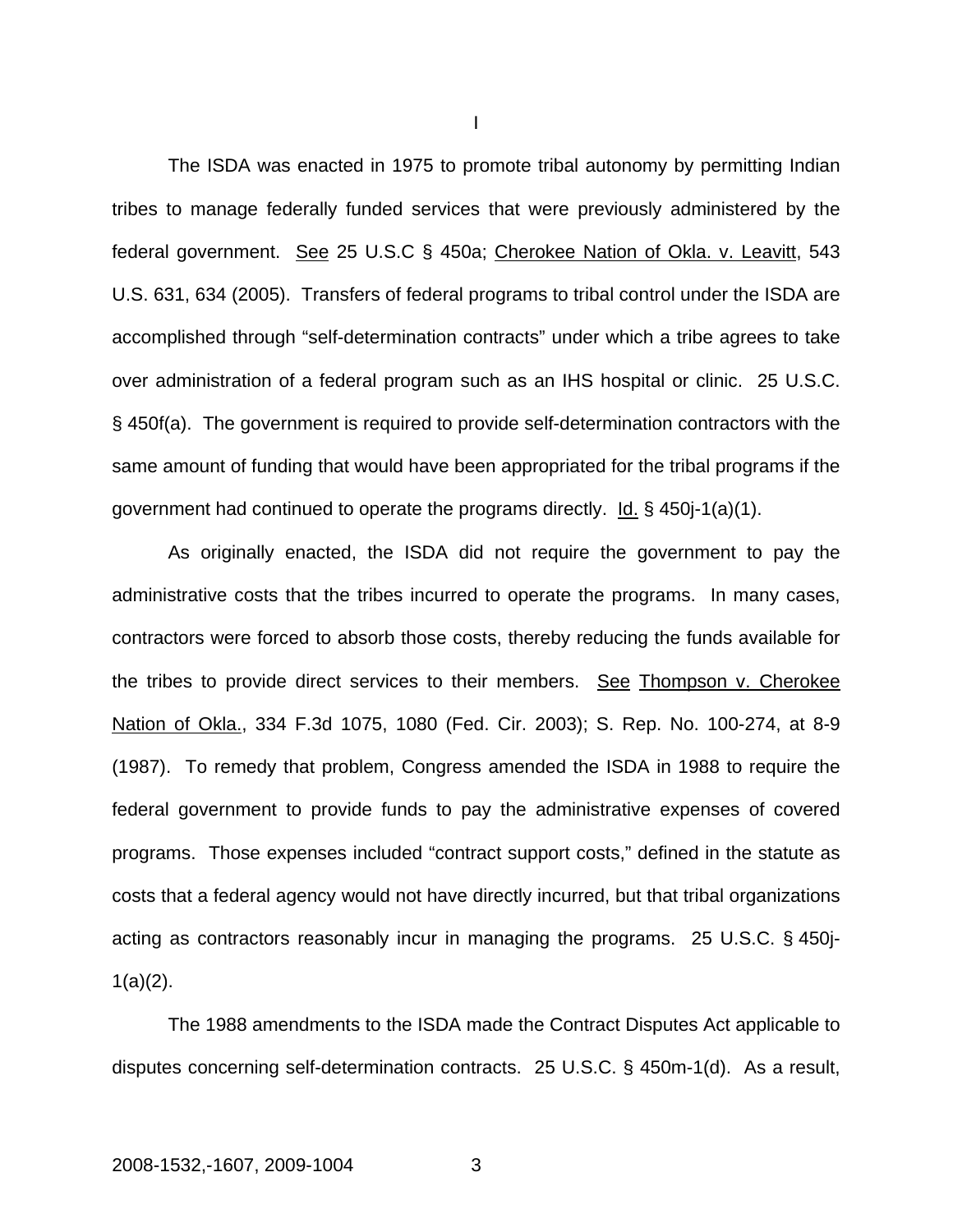ISDA self-determination contractors can appeal an adverse decision by a contracting officer on contract disputes to the Civilian Board of Contract Appeals, see 41 U.S.C. § 606, or to the Court of Federal Claims, see 41 U.S.C. § 609(a)(1). In addition, the ISDA permits contractors to bring claims in district courts, an avenue of relief that is generally unavailable to government contractors under the CDA. See 25 U.S.C. § 450m-1(a).

After the 1988 amendments took effect, some ISDA contractors claimed that the government was still failing to meet its obligation to fully fund the contract support costs. Those allegations resulted in the filing of several class action lawsuits, two of which are pertinent to the cases before us. In the first of those suits, the Cherokee Nation of Oklahoma filed a complaint and a request for class certification on March 5, 1999, in the United States District Court for the Eastern District of Oklahoma. The plaintiffs alleged that they had entered into contracts with the IHS to provide tribal health care services, but that the government had refused to pay the full amount of the promised support costs because Congress had failed to appropriate sufficient funds to cover those costs. The complaint sought certification of a class comprising "[a]ll Indian tribes and tribal organizations operating IHS programs under [ISDA contracts] that were not fully paid their contract support costs needs, as determined by IHS, at any time between 1988 and the present." Cherokee Nation of Okla. v. United States, 199 F.R.D. 357, 360 (E.D. Okla. 2001).

On February 9, 2001, the district court denied class certification. The court subsequently ruled on the merits that the government was not obligated to provide contract support costs in excess of the amount appropriated by Congress for that purpose, Cherokee Nation of Okla. v. United States, 190 F. Supp. 2d 1248, 1259 (E.D.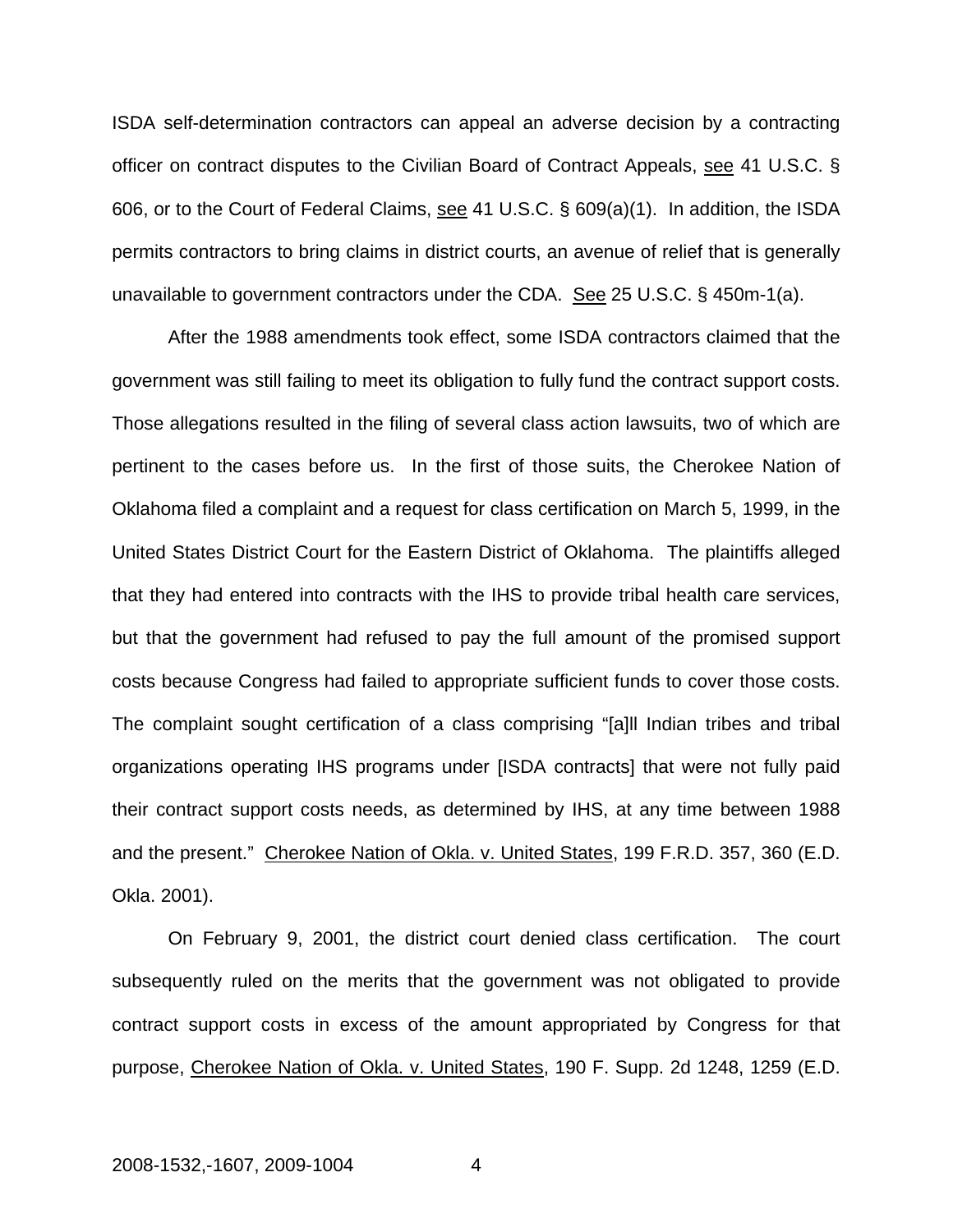Okla. 2001), and the Tenth Circuit affirmed, Cherokee Nation of Okla. v. Thompson, 311 F.3d 1054, 1063 (10th Cir. 2002). After this court reached the opposite conclusion in another ISDA case, Thompson v. Cherokee Nation of Okla., 334 F.3d 1075 (Fed. Cir. 2003), the Supreme Court granted certiorari to resolve the conflict. The Court subsequently held that the government could not avoid its contractual obligation to pay support costs to the plaintiff ISDA contractors on the ground that Congress had appropriated insufficient funds specifically designed to cover those costs, and that the government had to satisfy its contractual obligations out of other unrestricted appropriated funds. Cherokee Nation of Okla. v. Leavitt, 543 U.S. 631 (2005).

In the second lawsuit, the Pueblo of Zuni filed a class action on September 10, 2001, in the United States District Court for the District of New Mexico, similarly contending that the government had failed to pay full support costs to contractors who were providing tribal health services pursuant to ISDA contracts with the IHS. The asserted class consisted of "all tribes and tribal organizations contracting with IHS under the ISDA between the years 1993 to the present." Pueblo of Zuni v. United States, 467 F. Supp. 2d 1099, 1105 (D.N.M. 2006). That action was stayed pending the outcome of the Cherokee Nation litigation that was then on appeal to the Tenth Circuit. After the Supreme Court issued its Cherokee Nation decision, the stay in the Zuni case was lifted, and on May 22, 2007, the district court denied certification of the class. Pueblo of Zuni v. United States, 243 F.R.D. 436, 453 (D.N.M. 2007).

II

The Arctic Slope Native Association, Ltd. ("ASNA"), operates a federal hospital under an ISDA contract with the IHS. ASNA claims to have been a member of the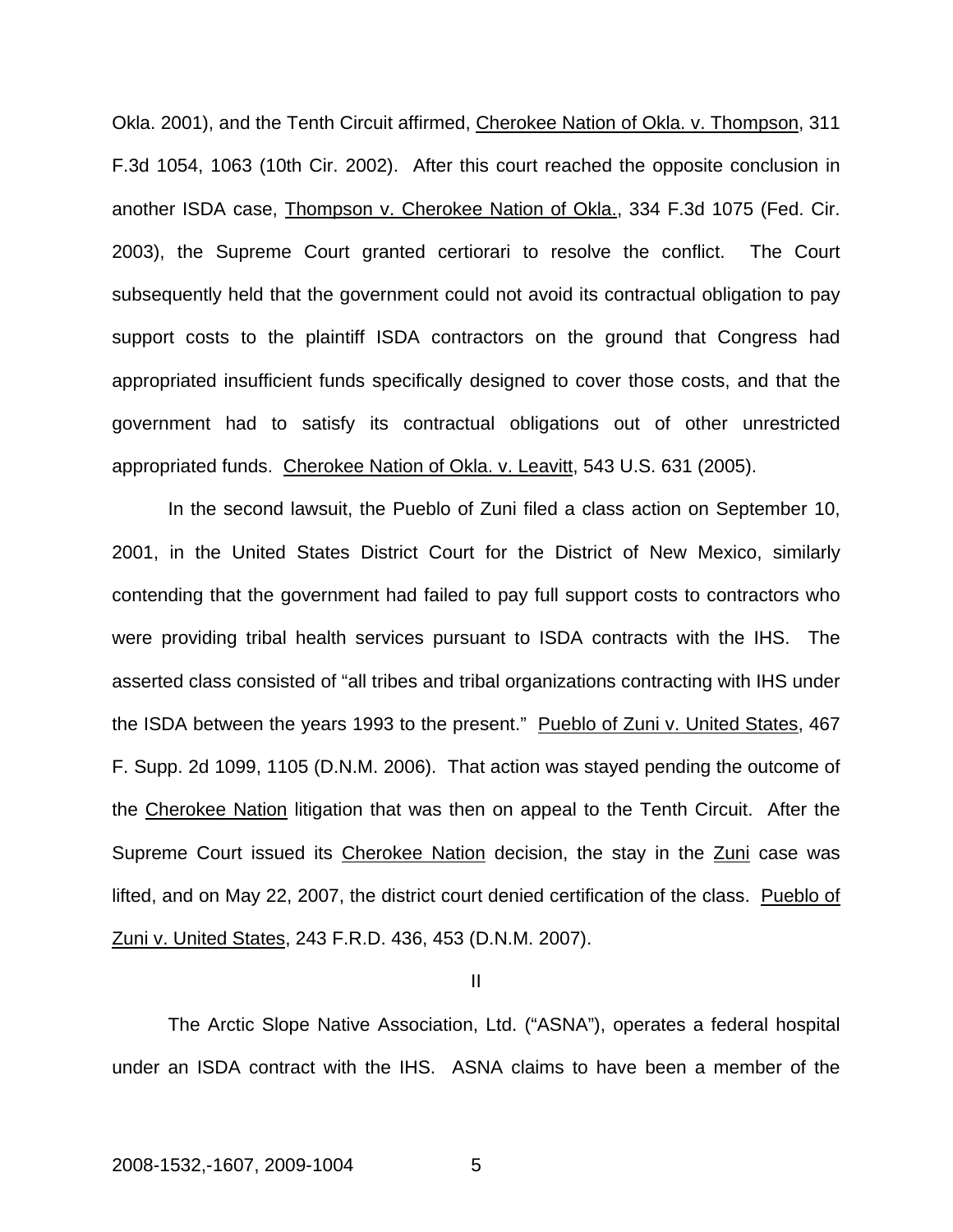putative class in the Zuni litigation. On September 30, 2005, after the Supreme Court's decision in the Cherokee Nation case and while the Zuni class action was still pending, ASNA filed CDA claims with an IHS contracting officer alleging that the IHS had failed to pay the full amount of the contract support costs that ANSA had incurred to operate the hospital during fiscal years 1996 through 2000.

The Confederated Tribes of Coos, Lower Umpqua, and Siuslaw Indians ("Confederated Tribes") and the Metlakatla Indian Community also provide Indian health services pursuant to self-determination contracts with the IHS. They claim to have been members of the putative class in the Cherokee Nation action that was initiated in the Eastern District of Oklahoma. The Confederated Tribes filed claims with an IHS contracting officer on December 29, 2003, and September 27, 2004, seeking contract support costs for fiscal years 1995 through 1998; the Metlakatla Indian Community filed its claims with the an IHS contracting officer on June 30, 2005, seeking contract support costs for fiscal years 1995 through 1999.

The IHS contracting officers denied one claim and failed to act on the remaining claims, as a result of which those claims were deemed denied. See 41 U.S.C. § 605(c)(5). Each appellant then timely appealed to the Board of Contract Appeals. On July 28, 2008, the Board issued decisions in all three cases, holding that it lacked subject matter jurisdiction to consider those claims that the contractors had failed to submit to the contracting officers within six years of accrual, as mandated by the CDA. See 41 U.S.C. § 605(a).

Before the Board of Contract Appeals, the appellants argued that because they were members of the putative classes in either the Cherokee Nation or Zuni class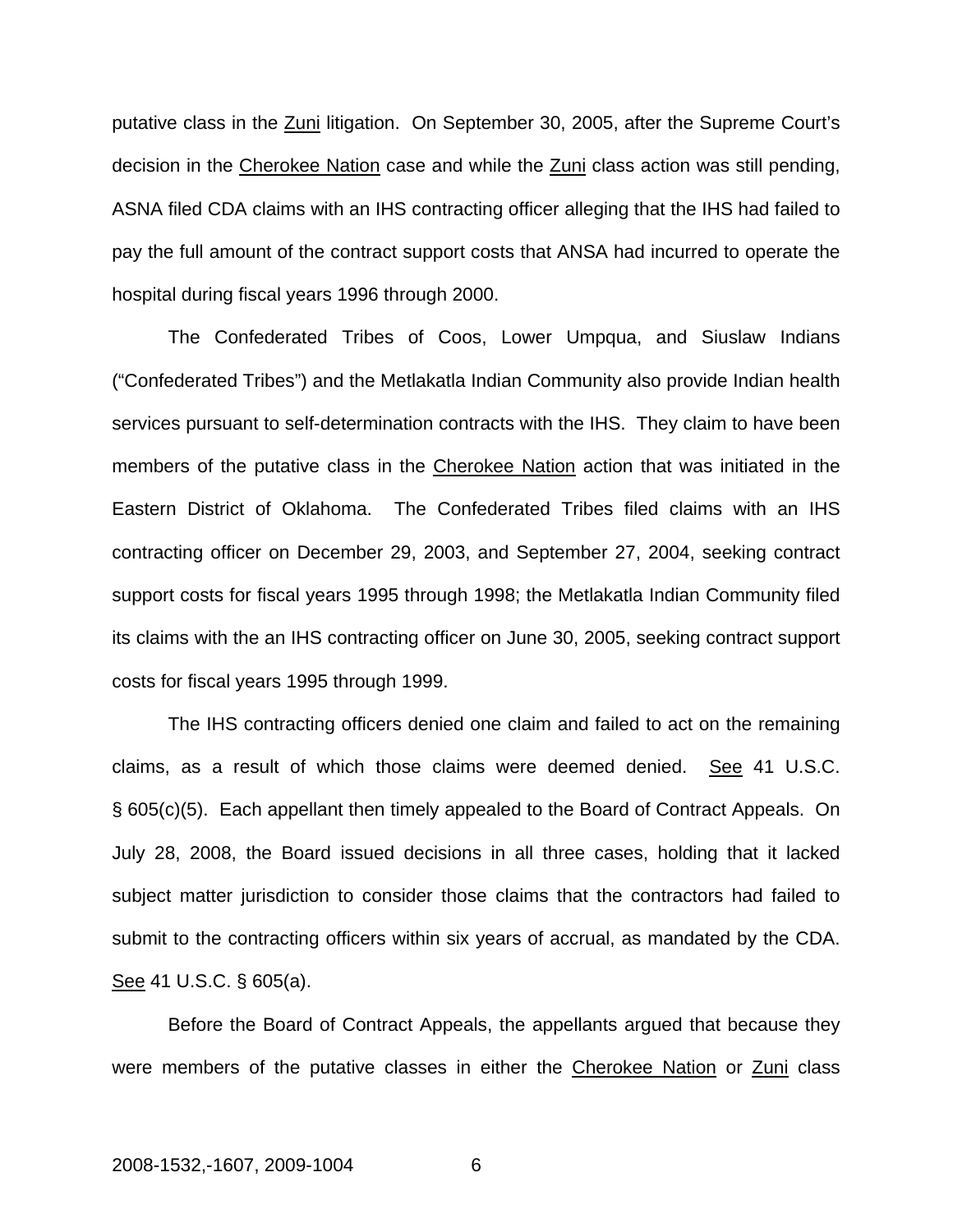actions, the six-year period for filing their administrative claims under section 605(a) of the CDA was legally tolled until class certification was denied in those cases. See American Pipe & Constr. Co. v. Utah, 414 U.S. 538 (1974). The appellants also argued that the six-year period should have been extended in light of equitable considerations. The Board, however, ruled in each of the three cases that the six-year period was not subject to either legal or equitable tolling. Section 605(a), the Board explained, "does not contain a statute of limitations which imposes a time limit for filing suit. Rather, it imposes a time limit which this Board's precedent establishes is a prerequisite to our jurisdiction." The Board therefore dismissed all of the claims at issue in these appeals for lack of jurisdiction.

III

Section 605(a) of the CDA provides as follows, in pertinent part:

 All claims by a contractor against the government relating to a contract shall be in writing and shall be submitted to the contracting officer for a decision. . . . Each claim by a contractor against the government relating to a contract . . . shall be submitted within 6 years after the accrual of the claim.

41 U.S.C. § 605(a). The statute further provides that the contracting officer's decision on the claim "shall be final and conclusive" unless review is sought by one of the specifically authorized means.  $Id. \S$  605(b). Section 606 of the CDA authorizes a contractor to appeal the decision of a contracting officer to an agency board of contract appeals within 90 days of the contractor's receipt of the decision. Section 609 of the Act gives the contractor the alternative of appealing the decision of the contracting officer to the Court of Federal Claims if the appeal is filed within 12 months of the receipt of the decision. The ISDA provides a third mechanism for review of decisions on contract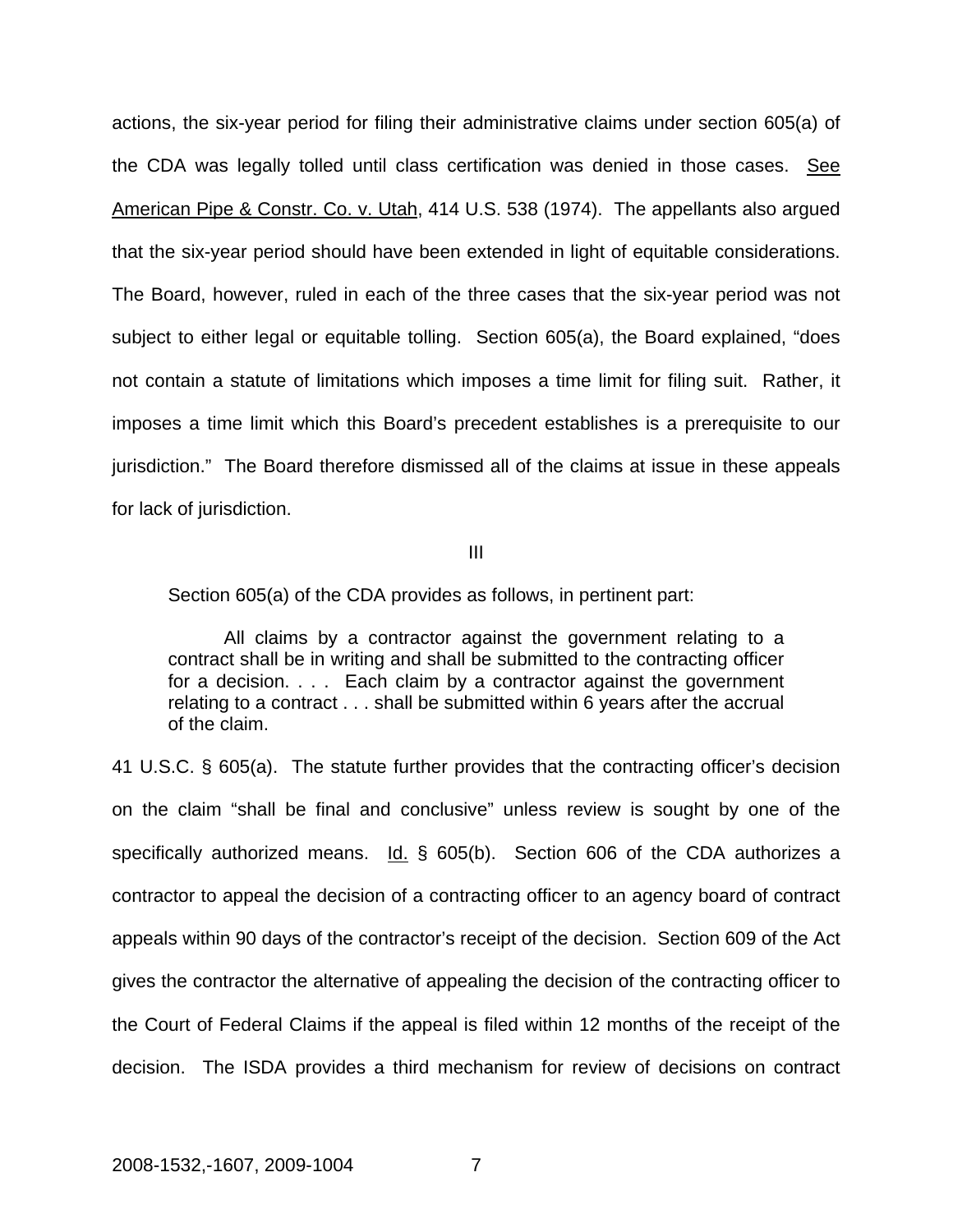claims, giving United States district courts jurisdiction over any claim for money damages arising under contracts authorized by the Act, subject to the proviso that the CDA shall apply to the resolution of disputes concerning self-determination contracts. 25 U.S.C. § 450m-1(a), (d).

 The government takes the position that, by virtue of the ISDA's incorporation of CDA procedures, the temporal scope of the waiver of sovereign immunity for the submission of ISDA administrative claims is six years, and that any claim not submitted to a contracting officer within that time period is jurisdictionally barred from further review, administrative or judicial. The appellants, on the other hand, assert that the sixyear presentment period in section 605(a) can be equitably or legally tolled without exceeding the limits on the government's waiver of sovereign immunity. For the reasons set forth below, we hold that the six-year time limit for filing a claim with a contracting officer is not subject to statutory class action tolling in this case. However, we conclude that the six-year time period is subject to equitable tolling.

#### A

In American Pipe & Construction Co. v. Utah, 414 U.S. 538 (1974), the Supreme Court adopted the principle of "class action tolling." The Court noted that under the Federal Rules of Civil Procedure, a class action complaint effectively begins the lawsuit and stops the running of the statute of limitations for all class members with respect to the asserted cause of action. Because it is unknowable at the time a class action is filed whether the class will be certified, the Court held that even when the district court denies class certification, the statute of limitations is suspended during the pendency of the class action proceedings. The Court held that the benefit of that suspension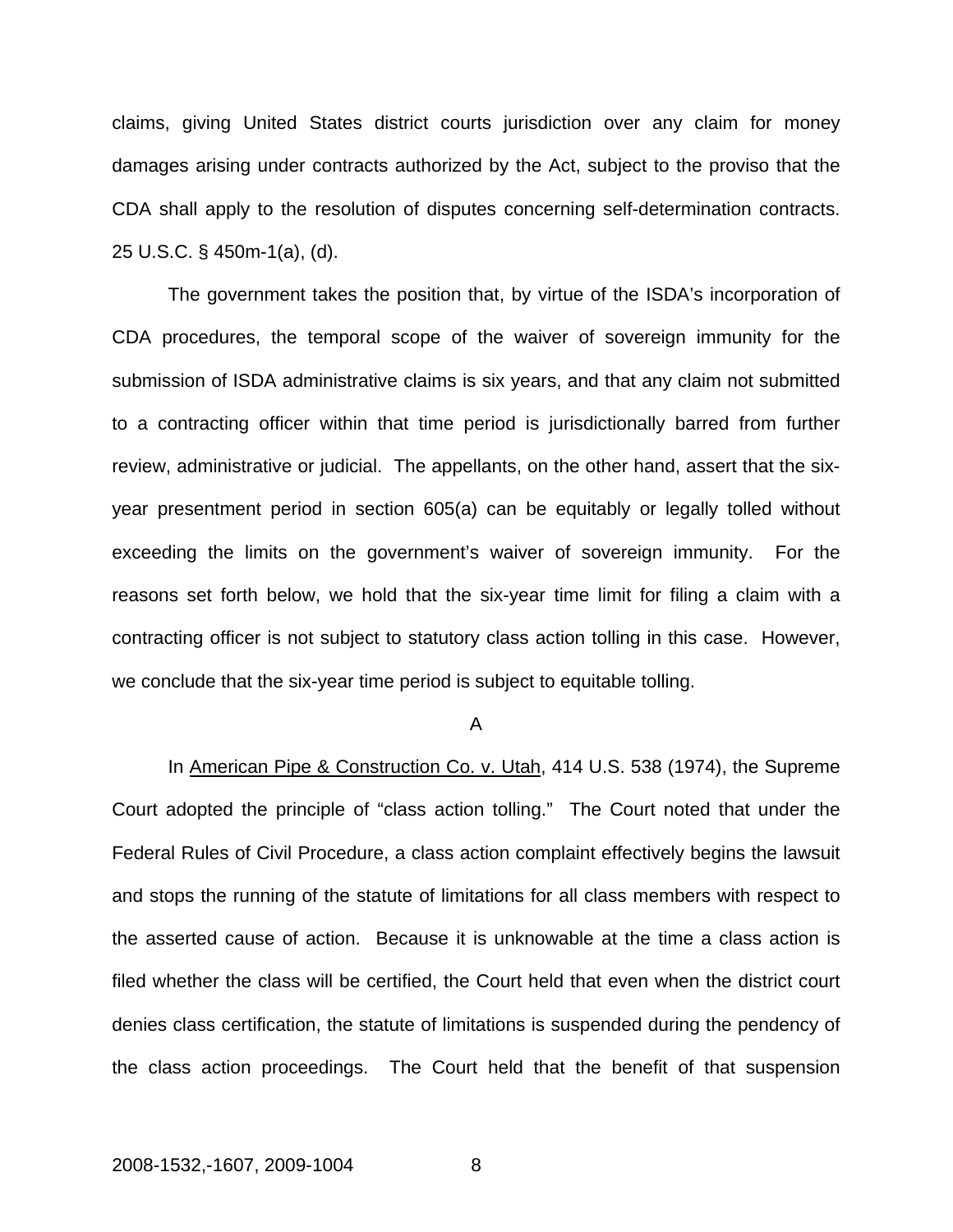accrues not only to the named parties, but also to "all asserted members of the class who would have been parties had the suit been permitted to continue as a class action." Id.; see also Crown, Cork & Seal Co. v. Parker, 462 U.S. 345, 353-54 (1983).

In Stone Container Corp. v. United States, this court explained that the Supreme Court's decisions in American Pipe and Crown, Cork & Seal "were not based on judgemade equitable tolling, but rather on the Court's interpretation of Rule 23 [of the Federal Rules of Civil Procedure]," which governs class actions in federal district courts. 229 F.3d 1345, 1354 (Fed. Cir. 2000). Rule 23 is designed to avoid the "unnecessary filing of repetitious papers and motions" and to promote economy of litigation. American Pipe, 414 U.S. at 550, 553. If the commencement of a class action did not toll the statute of limitations for putative class members, each class member would be required to file a separate action prior to the expiration of that class member's own limitations period. The result, the Supreme Court has explained, "would be a needless multiplicity of actions—precisely the situation that Federal Rule of Civil Procedure 23 and the tolling rule of American Pipe were designed to avoid." Crown, Cork & Seal, 462 U.S. at 351.

The government contends that because the six-year time limit in section 605(a) is a condition on the waiver of sovereign immunity, it is a "jurisdictional statute [that is] not subject to judge-made class action tolling." Our decision in Stone Container, however, closes the door on that argument. In that case, we addressed the question whether Rule 23 of the Court of International Trade, which corresponds to Rule 23 of the Federal Rules of Civil Procedure, tolls the two-year statute of limitations on actions brought in that court pursuant to 28 U.S.C.  $\S$  1581. See 28 U.S.C.  $\S$  2636(i). Based on Congress's pronouncement that "[a]ll laws in conflict with [the Federal Rules of Civil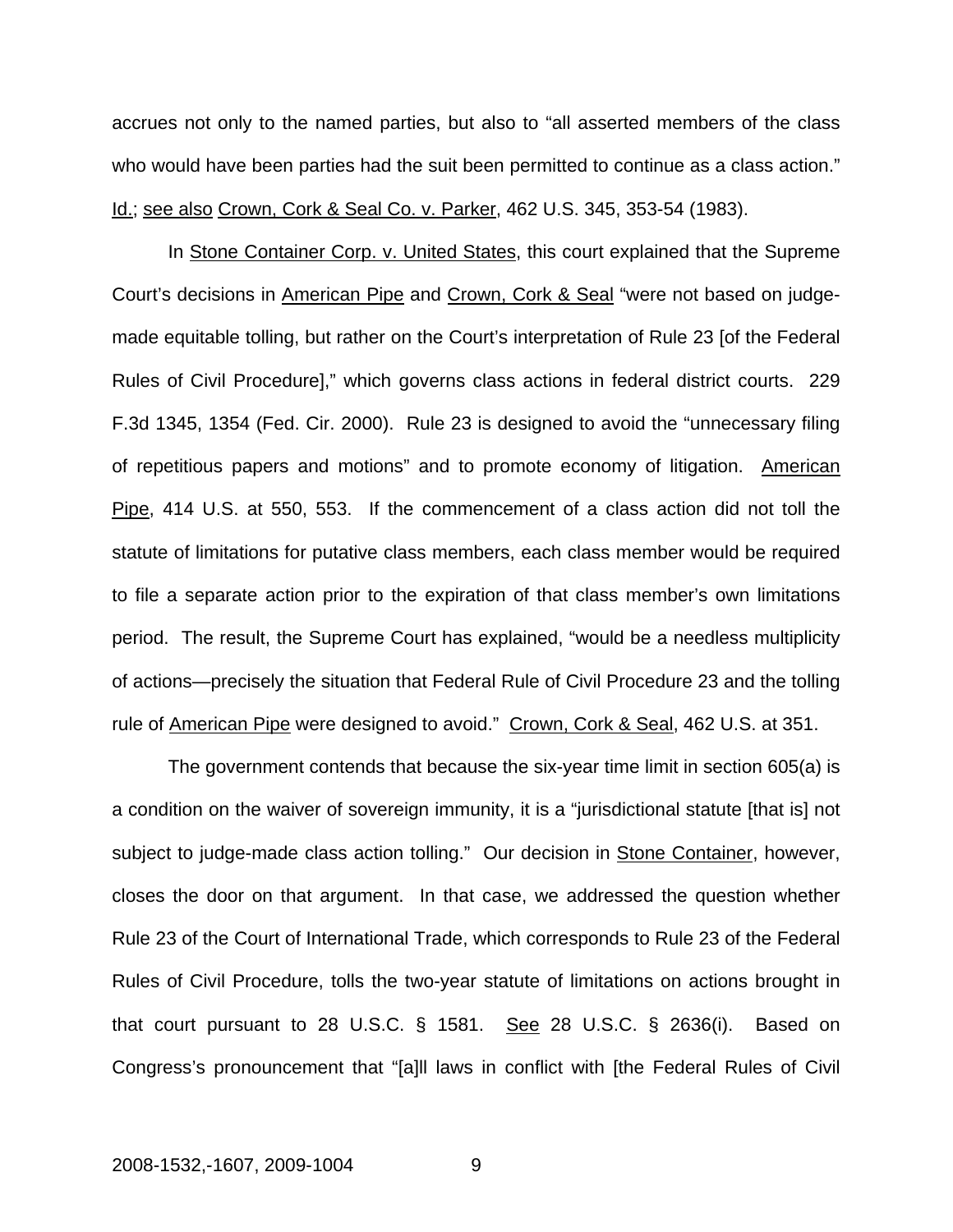Procedure] shall be of no further force or effect after such rules have taken effect," 28 U.S.C. § 2072(b), we concluded that Rule 23 is "as binding as any federal statute." Stone Container, 229 F.3d at 1354, quoting Bank of Nova Scotia v. United States, 487 U.S. 250, 255 (1988). We went on to explain that because Rule 23 "is statutory rather than equitable, it follows that the rule of American Pipe applies to the government just as it does to private parties." Id. The government's contentions that class action tolling cannot apply to a temporal limitation on actions against the government, and that class action tolling is "judge-made" rather than statutory, therefore have no force in light of Stone Container.

The government's attempts to distinguish Stone Container are unavailing. Noting that the Civilian Board of Contract Appeals, unlike the Court of International Trade, does not have a class action provision corresponding to Rule 23 of the Federal Rules of Civil Procedure, the government suggests that for that reason class action tolling does not apply to claims before the Board. The government, however, has it backwards. The statutory authority for tolling the limitations period for a claim derives from the rule that provides the tolling, not from the rules of the court or board in which the tolling is asserted. Because the Zuni and Cherokee Nation class actions were brought in federal district court, the governing legal rule is Rule 23. The case for statutory class action tolling is even stronger here than in Stone Container because tolling in this case is required by Rule 23 and does not depend on a non-statutory court rule such as the class action rule of the Court of International Trade.

There is likewise no force to the government's reliance on our statement in Stone Container that the statute of limitations in the Court of International Trade specifically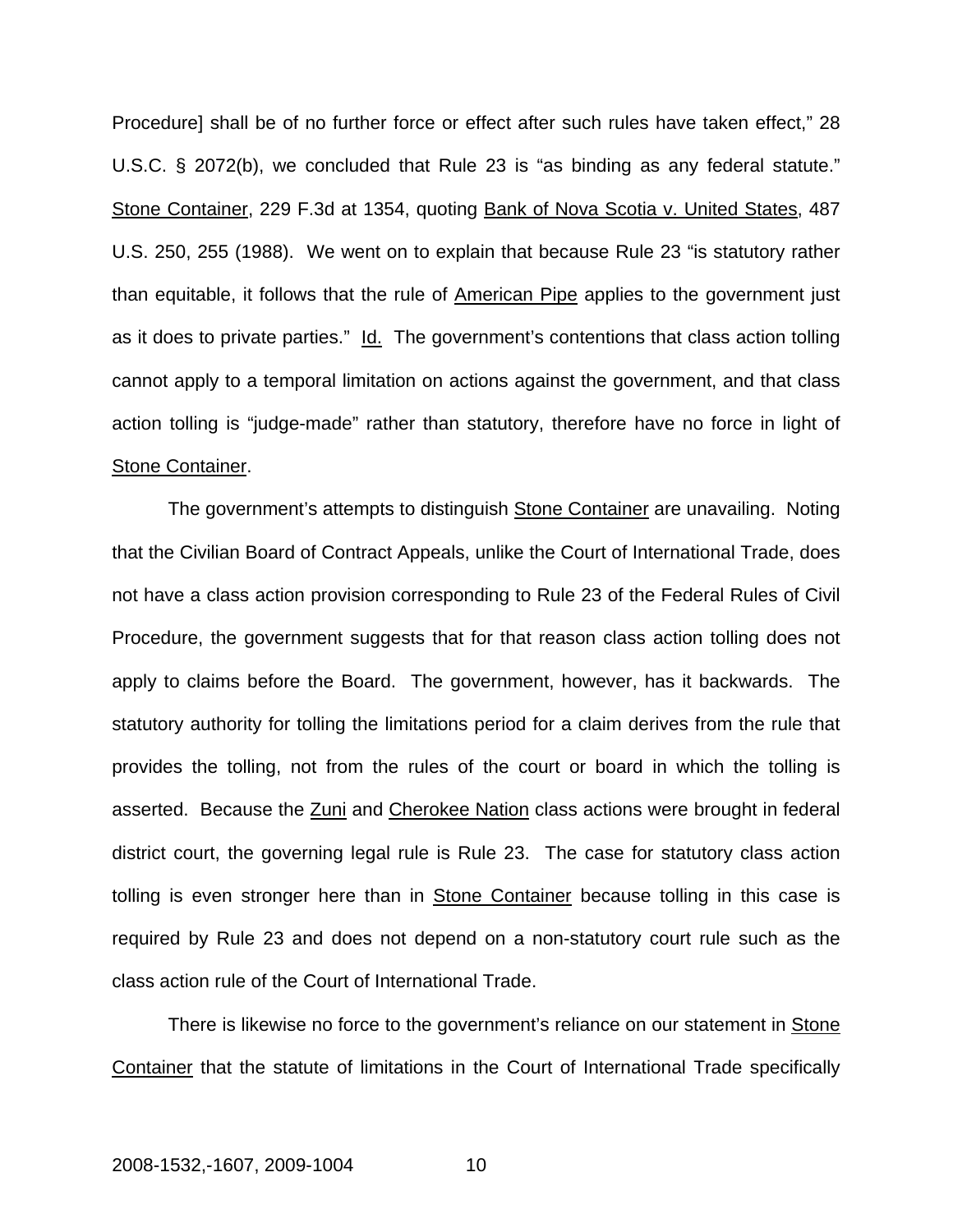incorporates the rules of that court. The government suggests that Rule 23 tolling before the Board is "not 'legal' tolling" because section 605(a) does not similarly confer statutory authority on the Board's rules. But, again, the governing rule here is Rule 23, not the rules of the Board. In Stone Container, it was important that the governing statute of limitations expressly incorporated the rules of the Court of International Trade because that court's rules, standing alone, are not statutory. Rule 23, however, is statutory. There is thus no need for section 605(a) to incorporate Rule 23 in order for Rule 23 to have binding legal effect.

Finally, the government asserts that because Stone Container "did not involve a jurisdictional statute of limitations," that decision does not support the application of class action tolling to CDA claims. The limitations statute at issue in Stone Container, however, constituted a waiver of sovereign immunity and thus defined the court's jurisdiction. See Stone Container, 229 F.3d at 1352; see also Martinez v. United States, 333 F.3d 1295, 1316 (Fed. Cir. 2003) (en banc). Nonetheless, this court held that the statute in question, 28 U.S.C. § 2636(i), did not bar the application of class action tolling. Nothing in the language of section 2636(i) suggests that it is more amenable to tolling than section 605(a). Section 605(a) provides that a CDA claim against the government "shall be submitted within 6 years after the accrual of the claim." Section 2636(i) states that an action brought against the government in the Court of International Trade "is barred unless commenced . . . within two years after the cause of action first accrues." If anything, the "is barred" language of section 2636(i) is even more preclusive than the "shall be submitted" language of section 605(a). We therefore reject the government's sweeping contention that any time limitation, such as the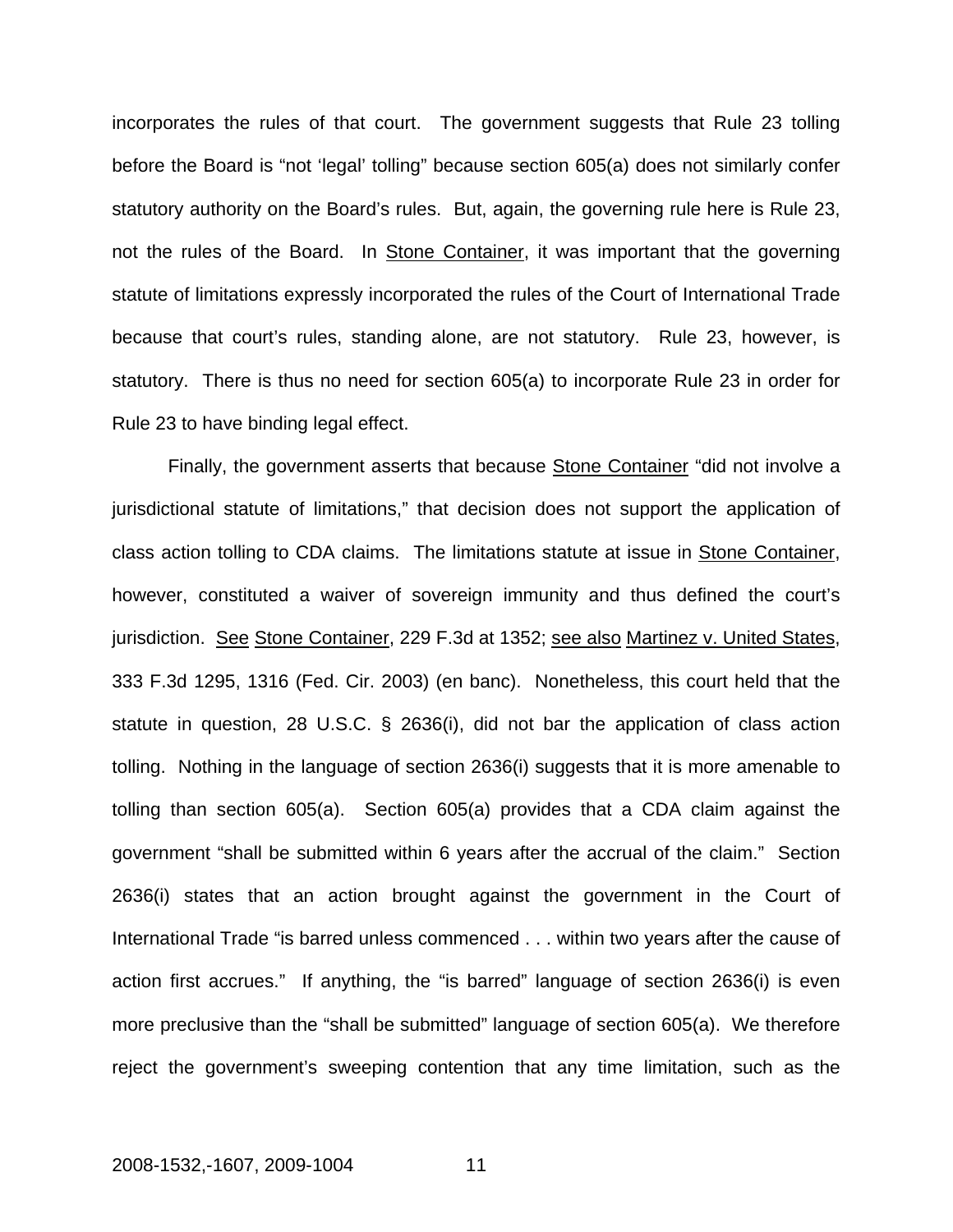limitation in section 605(a), which defines the matters that a board or court may adjudicate, is not subject to class action tolling because that provision is "jurisdictional" in nature.

B

There is more force to the government's alternative, and narrower, argument that the appellants are not entitled to the benefit of class action tolling because their failure to present the disputed claims to a contracting officer within the six-year period provided in section 605(a) meant that they did not qualify as potential members of the plaintiff class with respect to those claims.

The six-year presentment period is part of the requirement in section 605(a) that all claims by a contractor against the government be submitted to the contracting officer for a decision. This court has held that the presentment of claims to a contracting officer under section 605(a) is a prerequisite to suit in the Court of Federal Claims or review by a board of contract appeals. England v. Swanson Group, 353 F.3d 1375, 1379 (Fed. Cir. 2004); Sharman Co. v. United States, 2 F.3d 1564, 1568 (Fed. Cir. 1993). Statutory time restrictions on the submission of administrative claims are a part of the requirement that a party must satisfy to properly exhaust administrative remedies. See Woodford v. Ngo, 548 U.S. 81, 90 (2006) ("Proper exhaustion demands compliance with an agency's deadlines and other critical procedural rules."). Therefore, subject to any applicable tolling of the statutory time period, the timely submission of a claim to a contracting officer is a necessary predicate to the exercise of jurisdiction by a court or a board of contract appeals over a contract dispute governed by the CDA.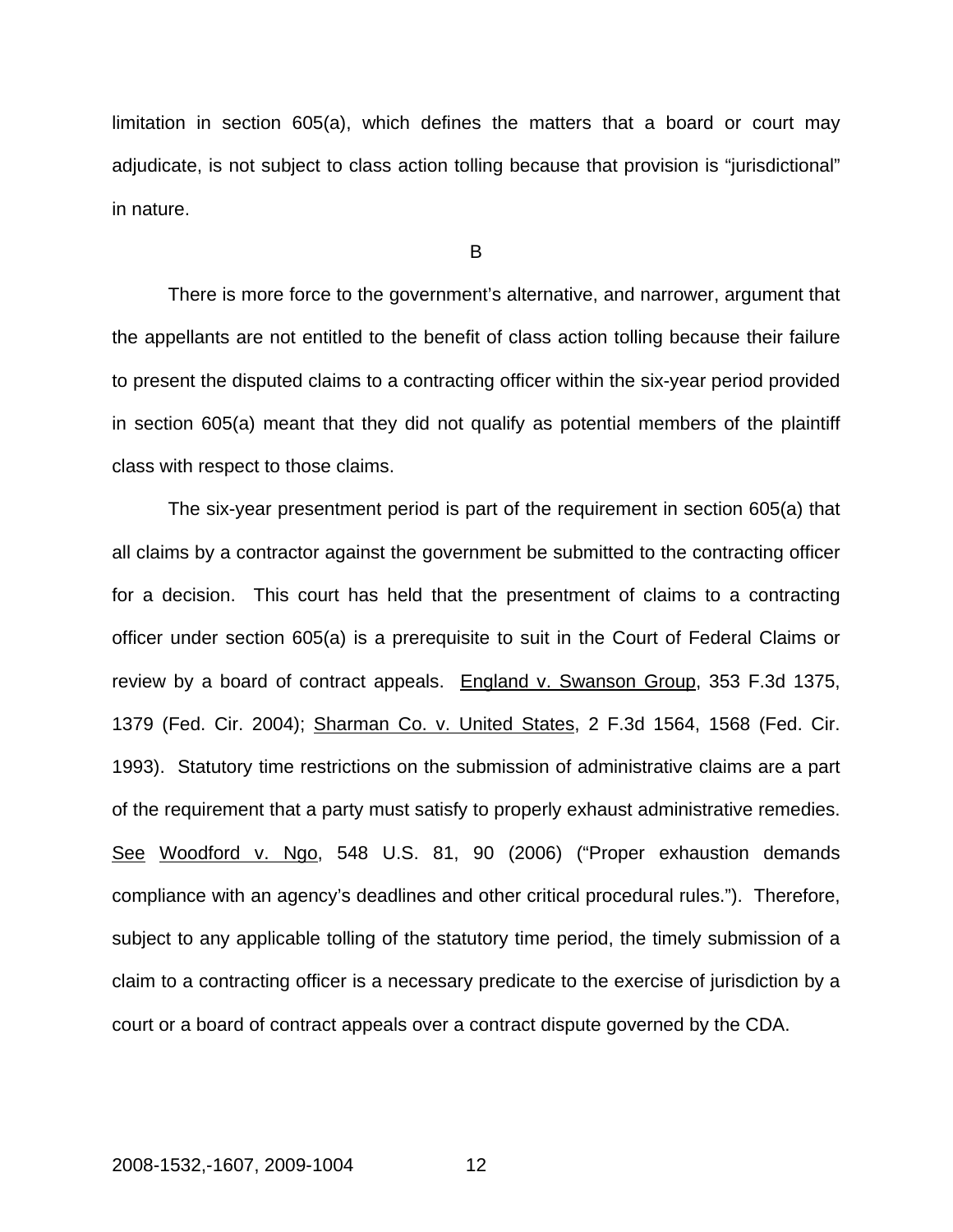The Confederated Tribes and the Metlakatla Indian Community did not present their claims to an IHS contracting officer for 1995-98 and 1995-99, respectively, until after class certification was denied in the Cherokee Nation action, more than six years after those claims accrued. ASNA presented its claims to the contracting officer during the pendency of the Zuni class action, but it did not do so until 2005, more than six years after its causes of action had accrued for 1995-99. The government contends that the appellants' failure to present their claims to contracting officers within six years of accrual means that those claims could not have been litigated in the Zuni and Cherokee Nation class actions even if those suits had been permitted to continue. Consequently, the government argues, the class action tolling rule does not apply to the appellants' claims.

The appellants argue that they are entitled to the benefits of the class action tolling rule despite their not having timely presented the disputed claims to contracting officers. They rely on a line of cases in which courts have held, in actions brought under Title VII of the Civil Rights Act of 1964, that an individual claimant need not exhaust administrative remedies to obtain a backpay award in a class action lawsuit, see Albermarle Paper Co. v. Moody, 422 U.S. 405, 414 n.8 (1975), and that the filing of a class action complaint therefore tolls the applicable statute of limitations as to all asserted members of the class who would have been parties if the suit had been permitted to continue as a class action, see Griffin v. Singletary, 17 F.3d 356, 360-61 (11th Cir. 1994); Andrews v. Orr, 851 F.2d 146, 149 (6th Cir. 1988); Sharpe v. Am. Express Co., 689 F. Supp. 294 (S.D.N.Y. 1988); see also Oscar Mayer & Co. v. Evans,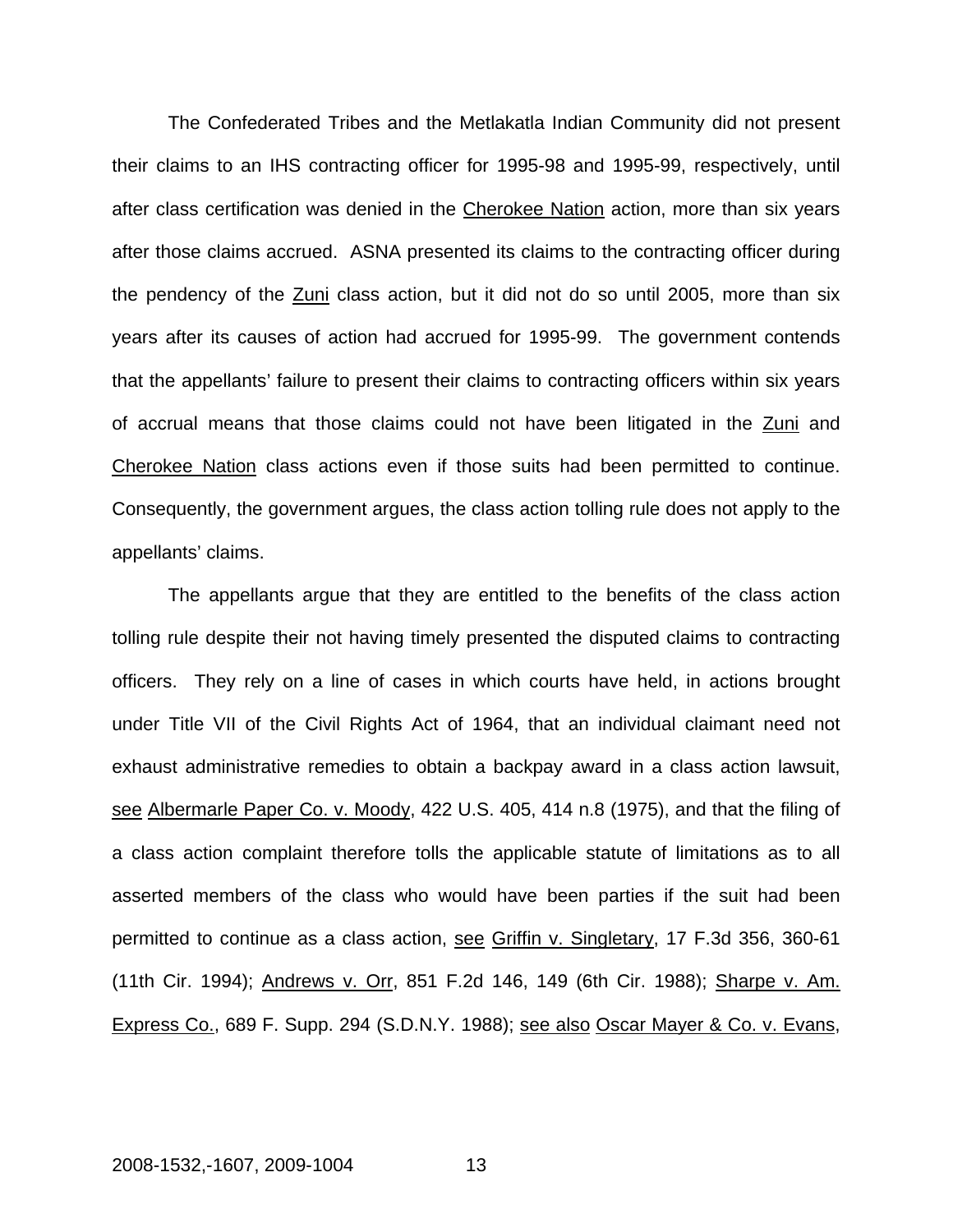441 U.S. 750, 758 n.6 (1979) (same rule applicable in representative actions under the Age Discrimination in Employment Act).

That line of cases is inapplicable here, however, because it is predicated on the Supreme Court's holding, in the Albermarle Paper Co. case, that Title VII permits an individual to be a class member and receive a backpay award in a class action suit even though that individual has not exhausted applicable administrative remedies under the Act. See also Zipes v. Trans World Airlines, Inc., 455 U.S. 385, 398 (1982). As the Supreme Court has made clear, that principle derives from the specific language and legislative history of Title VII. See Albermarle Paper Co., 422 U.S. at 414 n.8.

Under other statutes, both the Supreme Court and the lower courts have held that a party that has not exhausted administrative remedies is not eligible to be a class member. For example, in cases involving classwide challenges to decisions by the Social Security Administration pursuant to section 205(g) of the Social Security Act, 42 U.S.C. § 405(g), the Supreme Court has held that asserted class members who were not alleged to have filed a timely administrative application for relief are not eligible to be members of the class and that the district court was "without jurisdiction over so much of the complaint as concerns the class." Weinberger v. Salfi, 422 U.S. 749, 763-64 (1975); see also Califano v. Yamasaki, 442 U.S. 682, 703-04 (1979) (class certification that included claimants who failed to file administrative claim for relief was "plainly too broad"); Mathews v. Eldridge, 424 U.S. 319 (1976) ("requirement that a claim for benefits shall have been presented to the Secretary" is nonwaivable and jurisdictional).<sup>[1](#page-15-0)</sup>

<span id="page-15-0"></span><sup>1</sup> The plaintiffs rely on McDonald v. Sec'y of Health & Human Servs., 834 F.2d 1085 (1st Cir. 1987), in which the First Circuit allowed class action tolling in a class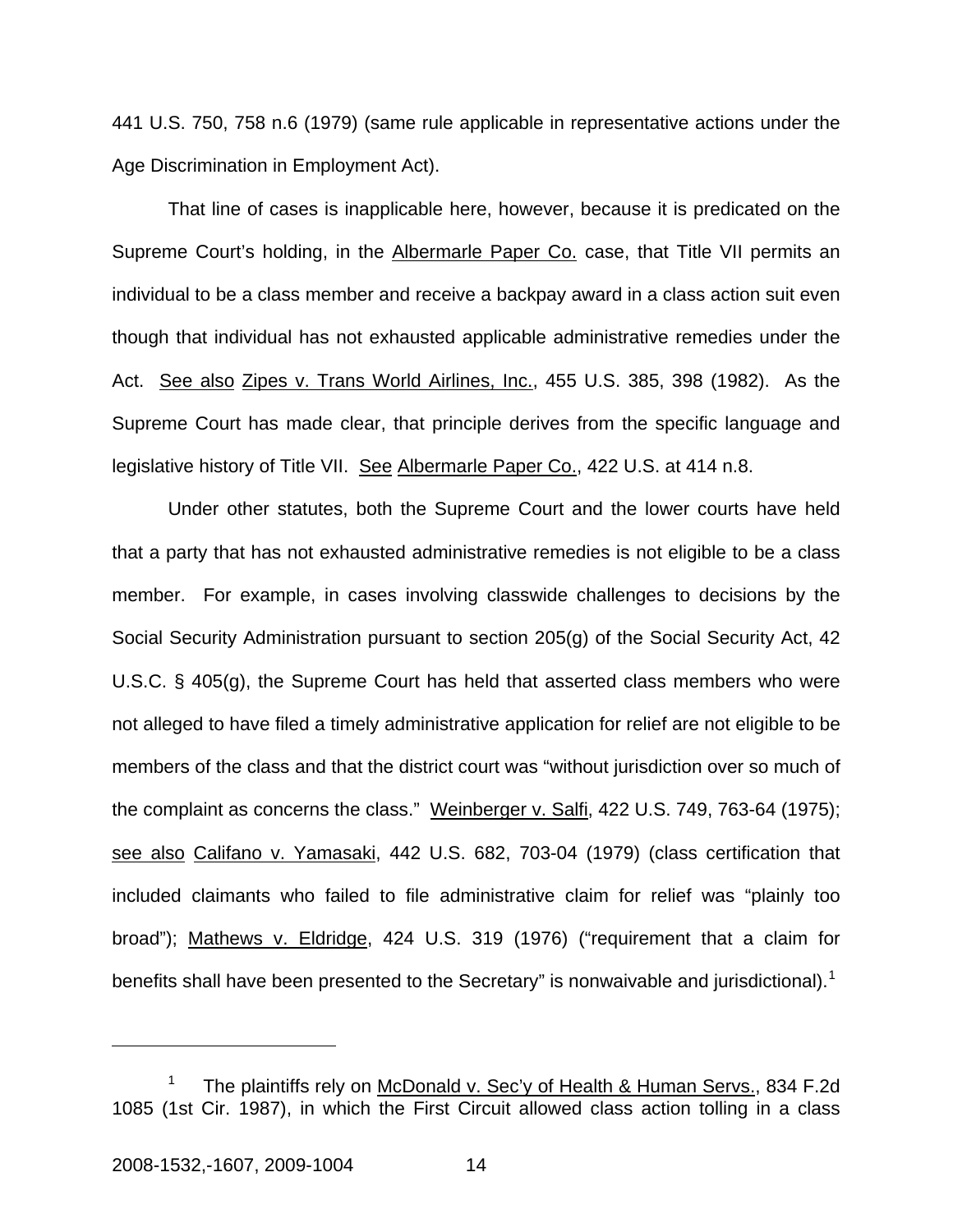Similarly, in class actions brought under the Federal Tort Claims Act ("FTCA"), the courts have uniformly held that a district court does not have jurisdiction over asserted class members who have not complied with the FTCA's administrative claim presentment requirements, and that the court lacks power to include those parties in the certified class. See In re "Agent Orange" Prod. Liability Litig., 818 F.2d 194, 198 (2d Cir. 1987); Lunsford v. United States, 570 F.2d 221, 224-27 (8th Cir. 1977); Commonwealth of Pa. v. Nat'l Ass'n of Flood Insurers, 520 F.2d 11, 23 (3d Cir. 1975). The court in the Lunsford case distinguished the different rule applied in actions under Title VII, noting that unlike actions under Title VII, suits under the FTCA are not "inherently class actions," and that the administrative agency in FTCA cases is given broad authority to settle cases, while the EEOC, the administrative agency to which administrative claims are submitted under Title VII, has only the authority to conciliate, not the authority to settle claims. In light of those distinctions, the instant cases are much more akin to the FTCA cases than to the Title VII cases: Contract disputes are not "inherently class actions," even though there may be legal issues in contract cases that are common to multiple contractors and multiple claims, and the agencies to which claims are presented under the CDA have broad settlement authority, not merely the power to conciliate.<sup>[2](#page-16-0)</sup>

action under the Social Security Act, but that decision is not helpful to them. The court was careful to note that in that case all class members had satisfied the requirement of presenting a claim of benefits to the Secretary, and for that reason the district court had the authority to grant relief to those class members. Id. at 1092 n.4.

<span id="page-16-0"></span><sup>2</sup> The FTCA cases cannot be distinguished from this case on the ground that the presentment requirement under section 605(a) is not as rigid as the presentment requirement in the FTCA; to the contrary, although the presentment requirement in the FTCA, like the presentment requirement in section 605(a), is frequently referred to as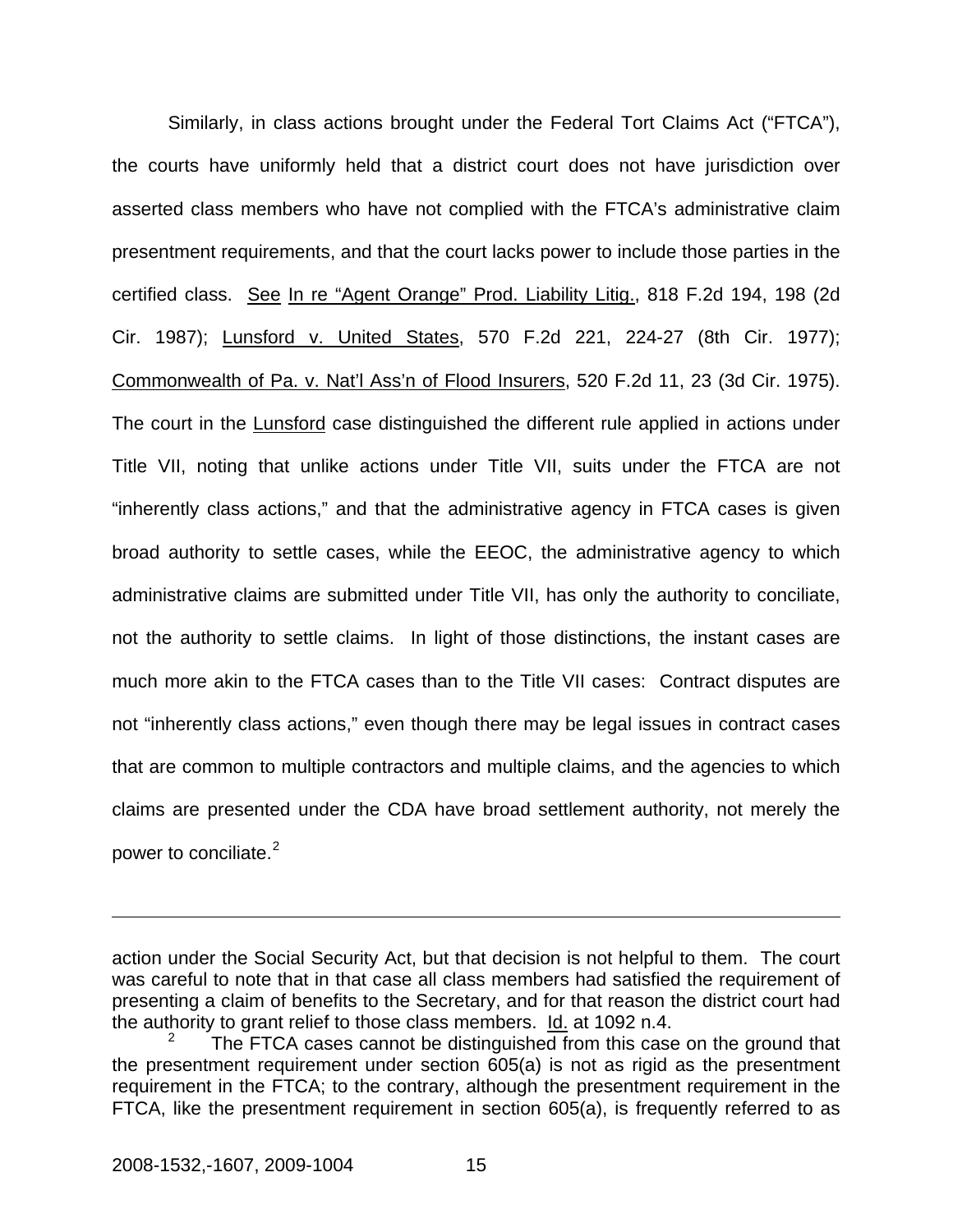Finally, the Court of International Trade has held that the court lacks the authority under 28 U.S.C. § 1581(a) to exercise jurisdiction over asserted class members who have failed to complete the required administrative protest process under section 515 of the Tariff Act of 1930. Nu-Farm America's, Inc. v. United States, 398 F. Supp. 2d 1338, 1352-53 (Ct. Int'l Trade 2005). The court explained that the rationale of class action tolling—that the filing of the class action complaint ends the running of the statute of limitations as to all putative class members—does not apply to parties over whom the court has no authority to exercise jurisdiction, even if those parties' claims resemble the claims of the class members. For that reason, the court held that class action tolling is not available to a party who, because of failure to comply with a mandatory requirement to exhaust administrative remedies, could not be a class member if the class were certified. Id. at 1353-54.

In light of those authorities, the key question in determining whether class action tolling applies to this case is whether, with respect to the claims here in dispute, those parties who failed to make a timely presentment of their claims to a contracting officer would have been eligible to be class members if the People of Zuni and Cherokee Nation cases had continued as class actions. We conclude that they would not. The courts that have addressed the question have held that an ISDA claimant that has not

<sup>&</sup>quot;jurisdictional," a majority of the courts of appeals have held that it is nonetheless subject to equitable tolling in appropriate cases. See T.L. ex rel. Ingram v. United States, 443 F.3d 956, 961 (8th Cir. 2006) ("[C]onsiderations of equitable tolling simply make up part of the court's determination whether an action falls within the scope of the waiver of sovereign immunity granted by Congress, and thus within the jurisdiction of the federal courts."); see also Santos ex rel. Beato v. United States, 559 F.3d 189, 194- 95 (3d Cir. 2009); Ramirez-Carlo v. United States, 496 F.3d 41, 49 (1st Cir. 2007); Glarner v. U.S. Dep't of Veterans Admin., 30 F.3d 697 (6th Cir. 2004); contra Marley v. United States, 567 F.3d 1030 (9th Cir. 2009).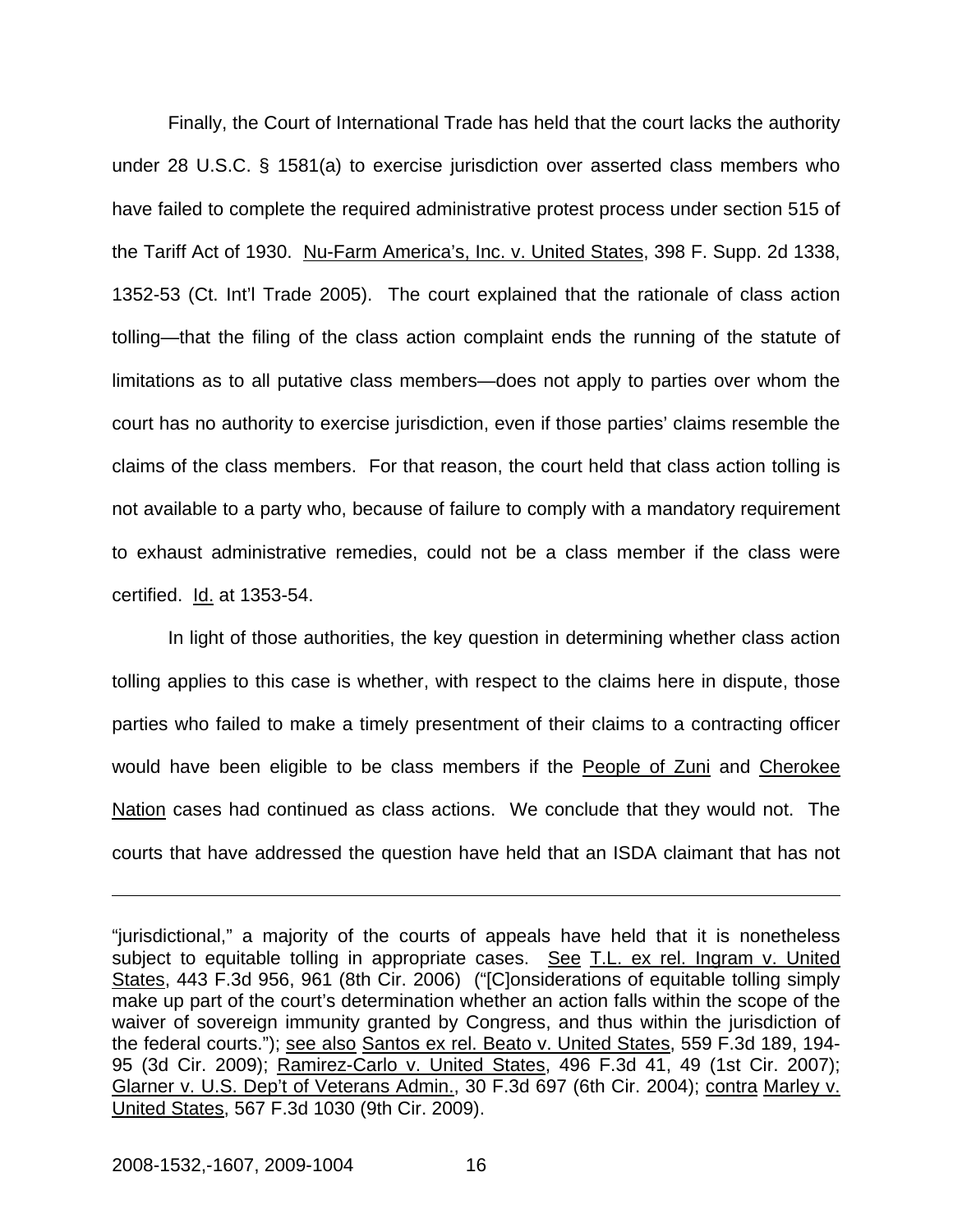presented its claim to a contracting officer pursuant to the CDA cannot be a class member in an ISDA class action. See Menominee Indian Tribe of Wis. v. United States, 539 F. Supp. 2d 152 (D.D.C. 2008); Pueblo of Zuni v. United States, 467 F. Supp. 2d 1099, 1113-14 (D.N.M. 2006); Ramah Navajo Sch. Bd., Inc. v. United States, 83 Fed. CI. 786 (2008). $3$  Those decisions are consistent with the decisions cited above, holding that a party's failure to exhaust mandatory administrative remedies bars the court from treating that party as a class member. In that setting, class action tolling does not apply because the party that failed to comply with the statutory requirement to present its claims to a contracting officer would not have satisfied the requirement, set forth in American Pipe, making class action tolling available "to all asserted members of the class who would have been parties had the suit been permitted to continue as a class action." 414 U.S. at 554.

Class action tolling is unavailable in this situation for another reason as well. Part of the rationale underlying class action tolling is that putative class members should be treated the same as actual parties to the litigation. See American Pipe, 414 U.S. at 551 ("the claimed members of the class stood as parties to the suit until and unless they received notice and chose not to continue"). Yet to hold that the plaintiffs are entitled to tolling in this case based on their status as asserted class members would put them in a

<span id="page-18-0"></span><sup>3</sup> The plaintiffs rely on an unpublished decision of the district court in Ramah Navajo Chapter v. Lujan, No. Civ 90-0957 (D.N.M. Oct. 1, 1993), as standing for the opposite proposition, but the court in that case did not adopt the general principle that asserted class members need not exhaust their administrative remedies in an ISDA contract case. Instead, the court held that exhaustion of administrative remedies was not required under the circumstances of that case because it would have been futile. The appellants have not argued that any "futility" exception excuses their failure to make timely presentments of the disputed claims to the contracting officers.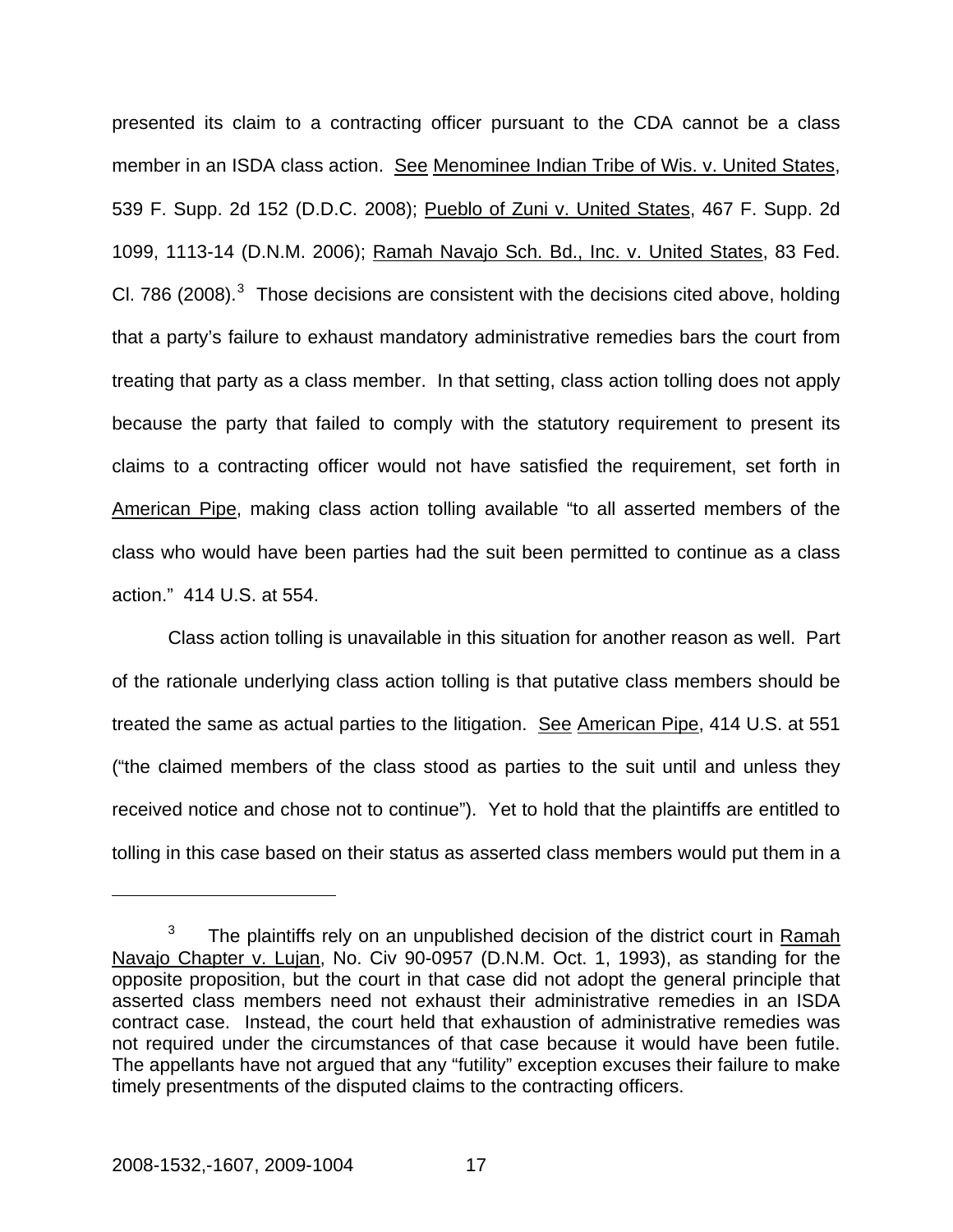better position than they would have been in if they had actually been named parties in the Zuni and Cherokee Nation actions. If they had directly joined or intervened in those actions without previously presenting their claims to a contracting officer, those claims would have been subject to dismissal for failure to comply with the presentment requirement of section 605(a). Nor would the filing and pendency of their action in the district court have tolled the six-year presentment period. See Garrett v. United States, 640 F.2d 24, 26 (6th Cir. 1981) (FTCA presentment period not tolled by premature filing of civil action); Denton v. United States, 638 F.2d 1218, 1221 n.5 (9th Cir. 1981) (same); Miller v. United States, [4](#page-19-0)18 F. Supp. 373, 378 (D. Minn. 1976). $4$  Thus, if the six-year presentment period had lapsed while the two actions were pending, the plaintiffs' claims would be lost. Given that outcome in the hypothetical situation in which the plaintiffs directly participated in the two actions, it would make no sense to hold that they would be better off with respect to tolling rights if their participation in the two actions were limited to the status of asserted class members.

The plaintiffs argue that not allowing class action tolling in this situation would have the effect of making class actions unavailable in contract cases under the ISDA. As ASNA puts it, adopting that rule would "guarantee<sup>[]</sup> that no class action can ever exist in contract litigation" arising under the Act. That is plainly an overstatement, as it conflates the requirement of timely presentment to a contracting officer with the

1

<span id="page-19-0"></span><sup>4</sup> Recognizing that non-tolling in such cases is the ordinary rule, Congress in 1988 amended the FTCA to allow for tolling in certain cases—where the United States is substituted as the party defendant and the action is dismissed for failure first to present an administrative claim. See 28 U.S.C. § 2679(d)(5). No statutory provision under the CDA or the ISDA allows for tolling of the presentment period when a premature action is filed before the Board or a court.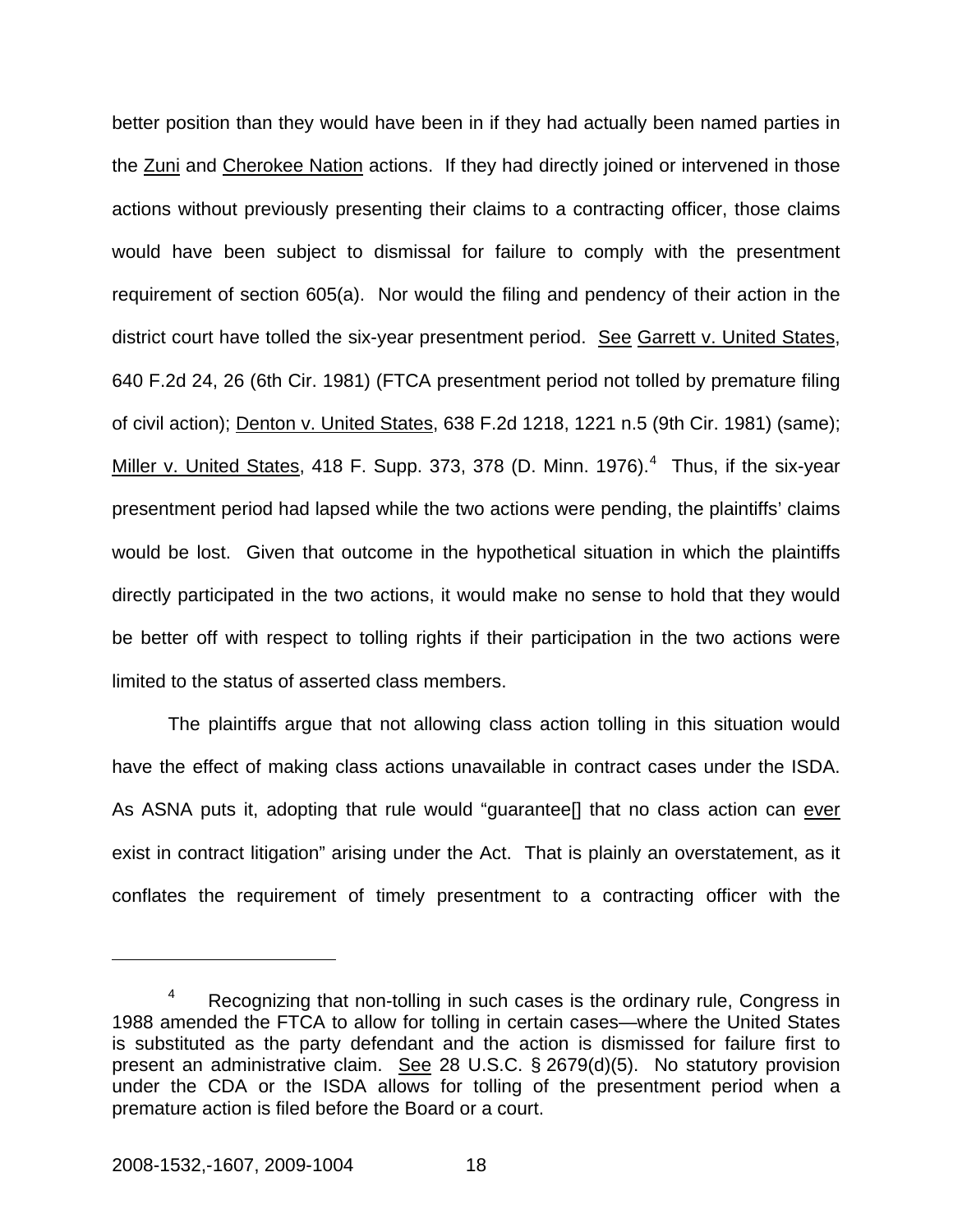subsequent challenge to a contracting officer's adverse decision before a court or board. Requiring each potential class member to exhaust administrative remedies with respect to all claims that are subject to classwide relief is not the same as requiring that the potential class member take the further, and burdensome, step of individually challenging each contracting officer decision before a court or board. Once a party has submitted a timely claim to a contracting officer and the contracting officer has rejected the claim, either expressly or by failing to act on it in the statutorily prescribed period, the claimant would be eligible to benefit from classwide relief and would presumably be entitled to class action tolling with regard to the time limitations on any subsequent, individual challenge to the contracting officer's decision.

There is also no force to the plaintiffs' argument that the effect of rejecting class action tolling in these cases would be that tolling would be available only when a class is certified, which is precisely when tolling for individual actions is unnecessary. That argument overlooks the main point of class action tolling, which is to provide protection against the running of the statute of limitations for parties who could potentially be included as class members in a class action, but who are ultimately left outside the class, by a court's decision not to certify the class or to certify a narrow class that does not include them. See American Pipe, 414 U.S. at 553-54. That rationale would protect any potential class member over whom the court could exercise jurisdiction by class certification, but not parties, such as those who have failed to exhaust mandatory administrative remedies, over whom the court may not exercise jurisdiction.

It is true that the rule we adopt would require parties to devote resources to the submission of claims to contracting officers prior to the classwide resolution of the legal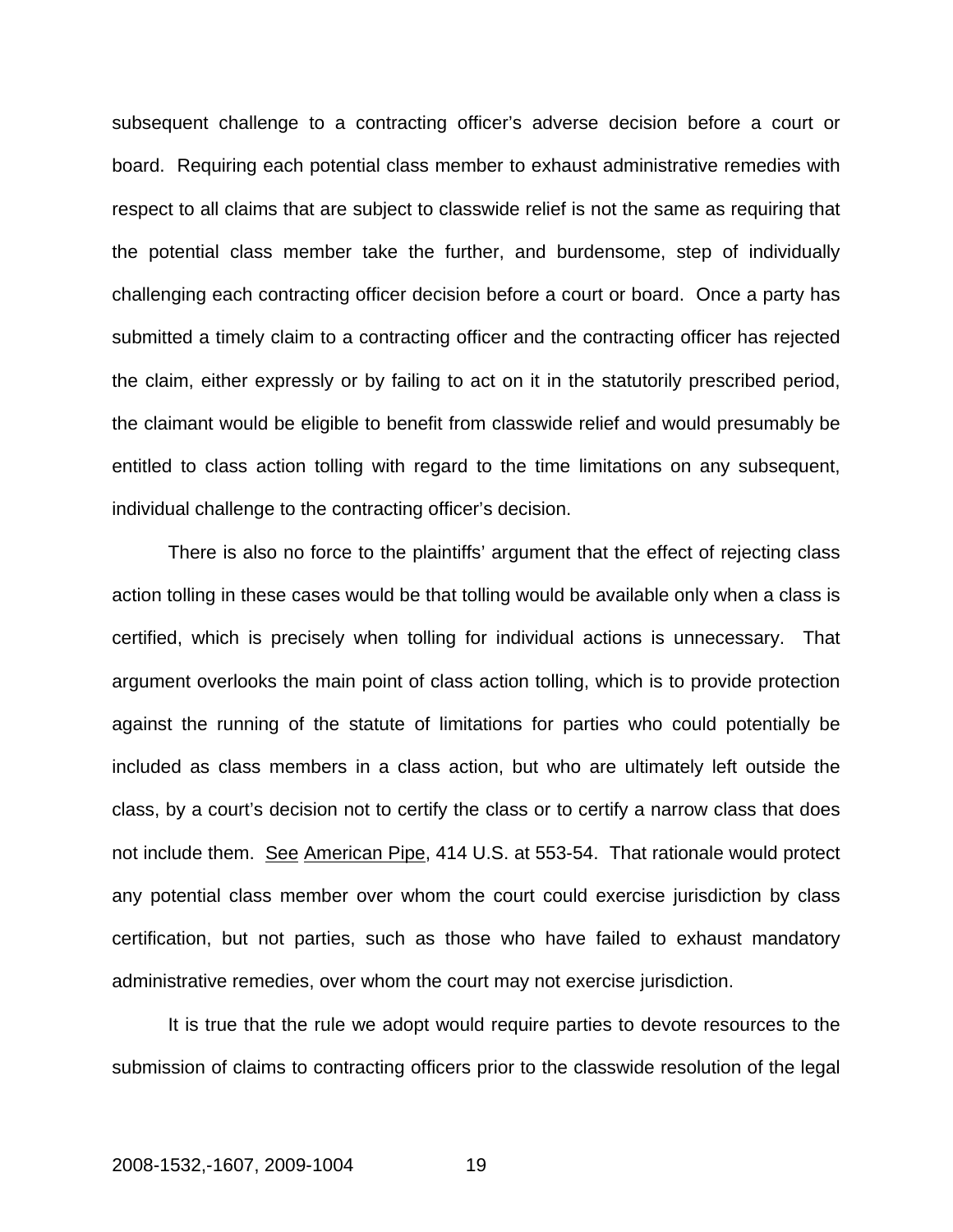issues in the case, and that under the contrary rule advocated by the plaintiffs such an expenditure of resources would ultimately be necessary only if the plaintiffs prevailed on their legal argument in the class action court. As the claim letters in the record in this case show, however, such submissions to the contracting officer need not be elaborate. Moreover, where, as here, the various parties' claims all depend on a single legal theory—which will normally be the case when those claims are amenable to class action treatment—little separate effort will have to be devoted to each claim apart from identifying the amount of the claim. At the same time, the submissions serve the useful function of apprising the government of the amount that is potentially at issue in the class action suit, which promotes the notice function that is part of the justification for the presentment requirement in the first place. We therefore do not detect any compelling policy justification for extending the rule of class action tolling to this case; instead, we follow the principle set forth in the cases cited above and hold that class action tolling is not available to parties such as the plaintiffs in these cases, who have not made a timely presentation of their claims to a contracting officer.<sup>[5](#page-21-0)</sup>

 $\mathcal{C}$ 

In the alternative, the plaintiffs contend that they are entitled to suspension of the six-year limitations period of section 605(a) under the doctrine of equitable tolling. We agree with the plaintiffs that equitable tolling applies to that six-year time limitation, and

<span id="page-21-0"></span><sup>5</sup> There is no merit to the plaintiffs' argument that the Board erred in relying on the definition of the term "claim" in the Federal Acquisition Regulation ("FAR") rather than looking to the ISDA regulations. The Board's decision was not based on the plaintiffs' having filed something that did not qualify as a "claim" under the FAR but would have qualified as a "claim" under the ISDA regulations. The problem is that the plaintiffs filed nothing with the contracting officers within the six years of accrual of the claims at issue that could qualify as a "claim" under any definition.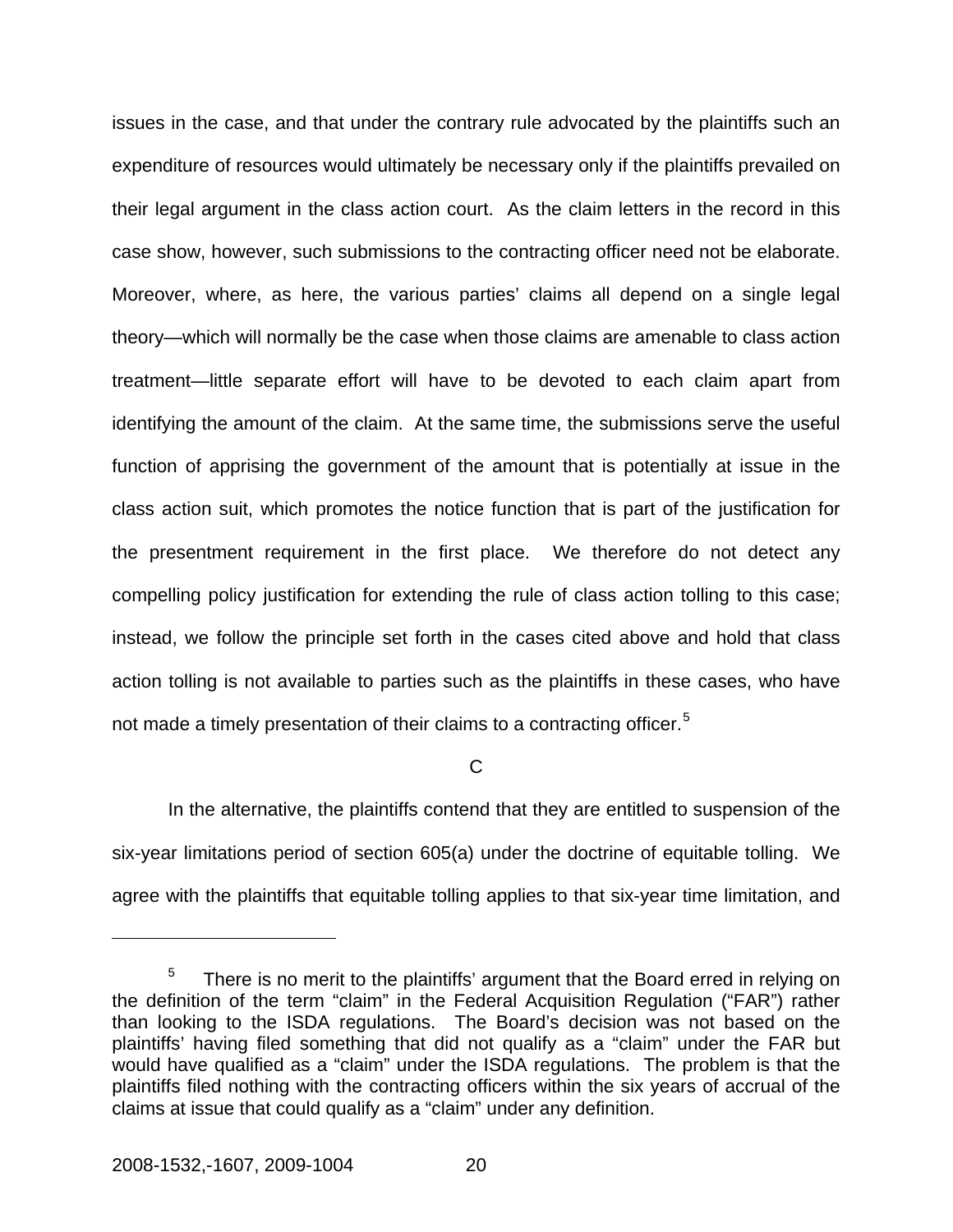we remand for the Board to determine whether, on the facts of these cases, the appellants have established their entitlement to suspension of the limitations period.

 The appellants first argue that the CDA's six-year presentment period is subject to equitable tolling under the principle articulated by the Supreme Court in Irwin v. Department of Veterans Affairs, 498 U.S. 89 (1990). In that case, which involved an employment discrimination action against the federal government, the Court held that, as a general rule, "the same rebuttable presumption of equitable tolling applicable to suits against private defendants should also apply to suits against the United States." 498 U.S. at 95-96. The key question under Irwin is whether "there [is] a good reason to believe that Congress did not want the equitable tolling doctrine to apply." United States v. Brockamp, 519 U.S. 347, 350 (1997) (emphasis in original); see Young v. United States, 535 U.S. 43, 49-50 (2002); Kirkendall v. Dep't of the Army, 479 F.3d 830, 836-37 (Fed. Cir. 2007) (en banc). The appellants assert that there is no reason in the context of section 605(a) to depart from the presumption that equitable tolling applies to the six-year presentment period in that statute.

 For its part, the government contends that section 605(a) is the type of statute that the Supreme Court, in John R. Sand & Gravel Co. v. United States, 128 S. Ct. 750 (2008), held is not subject to equitable tolling. In that case, the Court held that 28 U.S.C. § 2501, the statute of limitations governing suits against the United States in the Court of Federal Claims, set forth an "absolute" time limit that could not be extended based on equitable considerations. 128 S. Ct. at 753-54. In so ruling, the Court relied on a long line of prior decisions holding that the Court of Claims' limitations statute could not be equitably tolled. The government asserts that section 605(a) is more akin to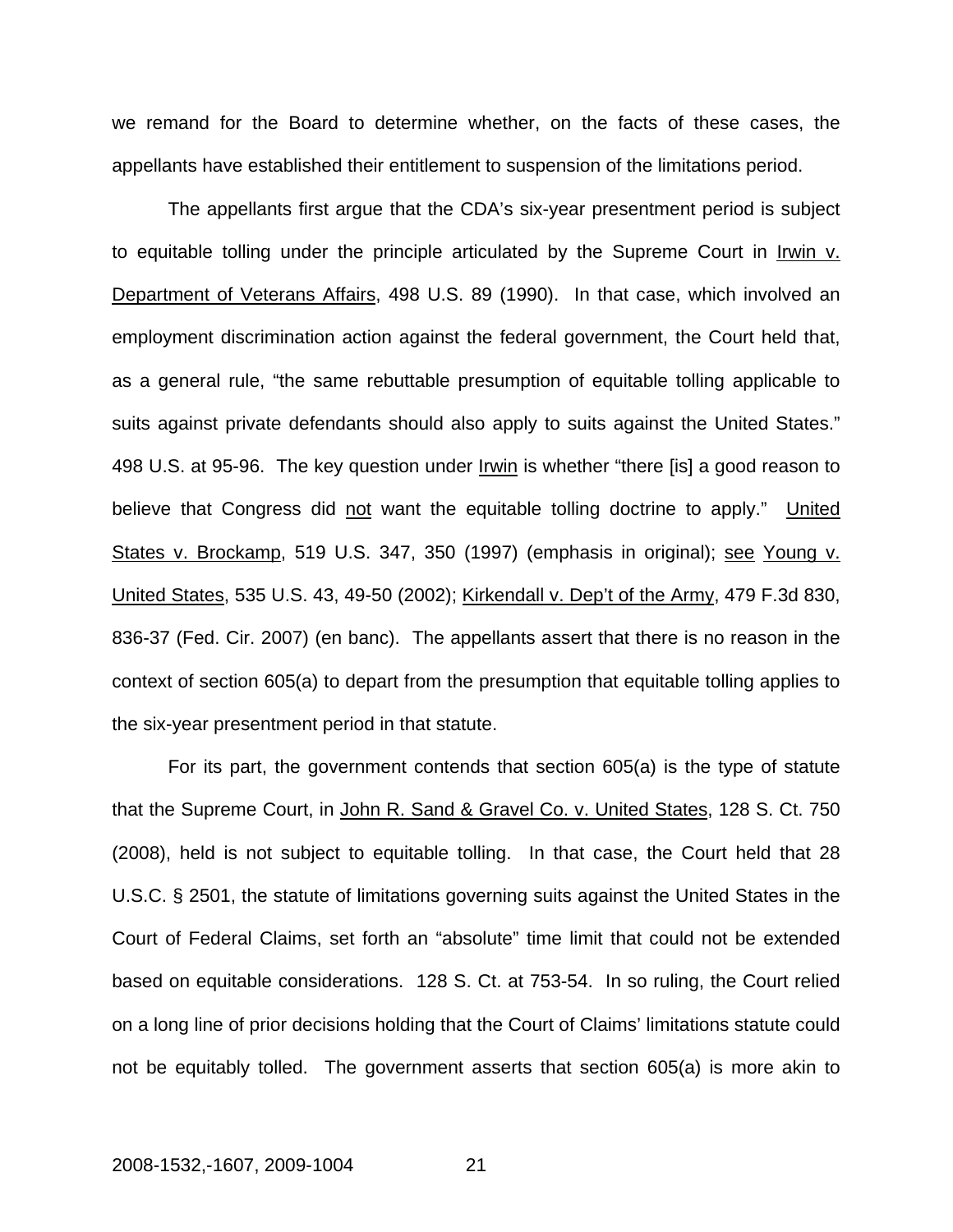section 2501 than to the statute at issue in Irwin, and that the time limitation of section 605(a) is therefore not subject to equitable tolling in light of John R. Sand & Gravel.

 While it is not always easy to determine whether equitable tolling is available under particular statutes of limitations for actions against the government, our precedents and those of the Supreme Court persuade us that equitable tolling applies to the six-year time limitation set forth in section 605(a). Importantly, the Irwin presumption applies, which means that we must assume that Congress intended equitable tolling to be available unless there is good reason to believe otherwise. Unlike in the case of section 2501, there is no long history of case law holding that the time limitation of section 605(a) is absolute; in fact, the issue is one of first impression for this court. Moreover, the time limitation in section 605(a) is of relatively recent vintage. In fact, Congress adopted that time limitation after the decision in Irwin, and it is therefore reasonable to construe the statute in light of the general presumption set forth in Irwin. See Young, 535 U.S. at 49-50 ("[L]imitations periods are customarily subject to equitable tolling, unless tolling would be inconsistent with the text of the relevant statute. Congress must be presumed to draft limitations periods in light of this background principle."). The rationale of John R. Sand & Gravel, that the Court had long treated the time limitation of section 2501 as not amenable to equitable tolling, and that the Court was not prepared to disregard principles of stare decisis with respect to its prior rulings on the same statute, is therefore inapplicable here.

 Beyond that, the Supreme Court and this court have identified several factors as instructive in determining whether a particular time limitation is subject to equitable tolling. The Supreme Court discussed those factors in United States v. Brockamp, 519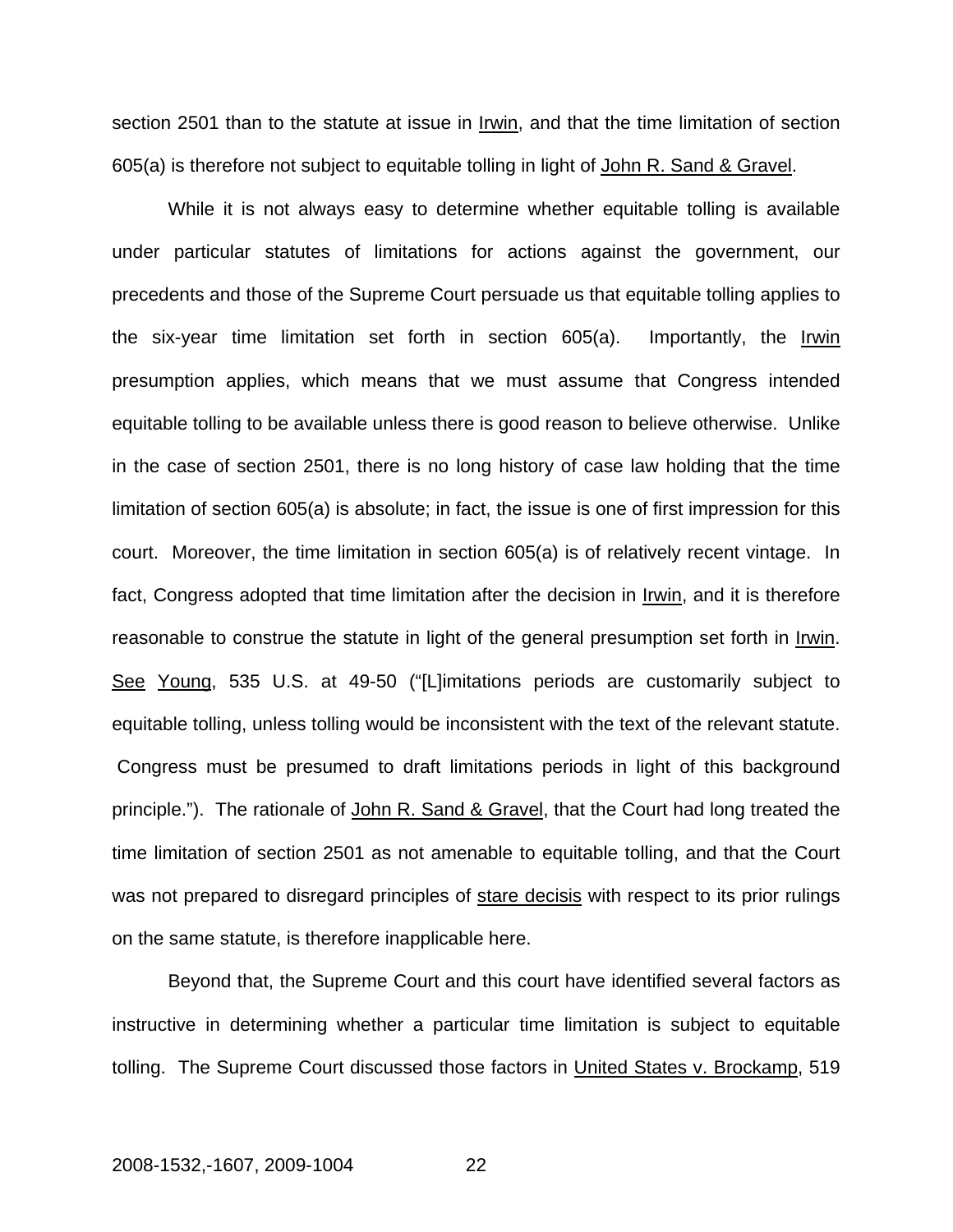U.S. 347, 350-53 (1997), and this court subsequently summarized the "Brockamp factors" as calling for analysis of "the statute's detail, its technical language, its multiple iterations of the limitations period in procedural and substantive form, its explicit inclusion of exceptions, and its underlying subject matter." Kirkendall, 479 F.3d at 836- 37.

 Application of those factors here strongly supports the conclusion that the time limitation of section 605(a) is amenable to equitable tolling. The statutory time limitation of section 605(a) is a simple provision and does not contain technical language. It provides in the simplest terms that each claim by a contractor "shall be submitted within 6 years of the accrual of the claim." Nor does section 605(a) contain any explicit exceptions to the six-year limitation period on claim submissions by contractors. The Supreme Court has noted that where such express statutory exceptions are present, they provide a basis for inferring that Congress may not have intended other, unspecified exceptions to apply. Brockamp, 519 U.S. at 352. The government argues that the statute contains an express exception, in that it provides that the six-year period shall not apply to claims by the government based on contractor claims involving fraud. That exception, however, applies only to claims by the government; the inference that Congress did not intend any implied exceptions to the six-year period for contractors to submit their claims is not as strong as it would be if there were any express exceptions applicable to contractors' claims.

 Of course, a central factor in determining whether a particular statute is subject to equitable tolling is the language used to set forth the time limitation. The more emphatic the language, the less likely it is that Congress contemplated that the time limitation